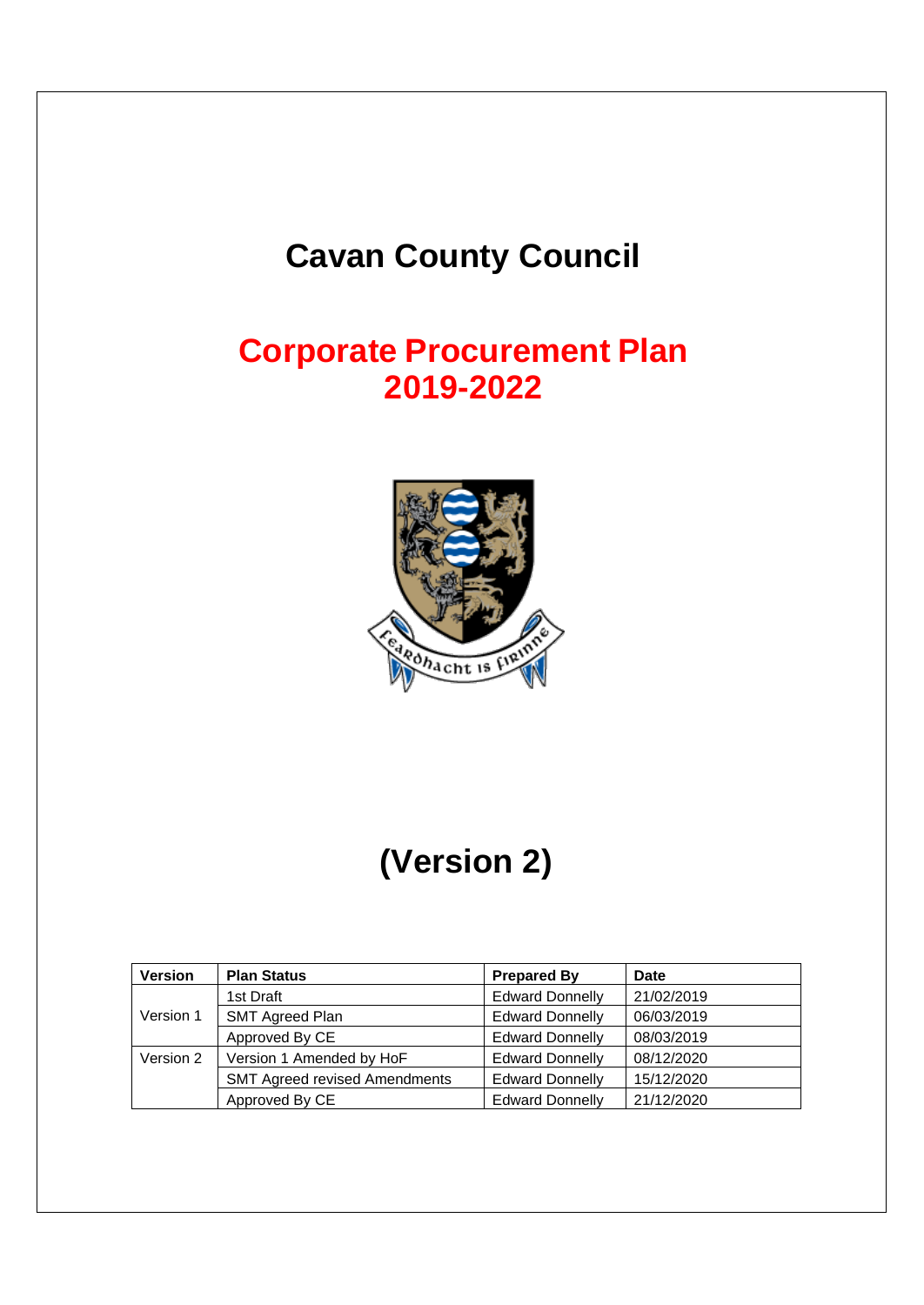# <span id="page-1-0"></span>**Table of contents**

| 1 <sub>1</sub> |  |
|----------------|--|
| 2.             |  |
| 3.             |  |
| 4.             |  |
| 5.             |  |
| 6.             |  |
| 7.             |  |
| 8.             |  |
| 9.             |  |
|                |  |
|                |  |
|                |  |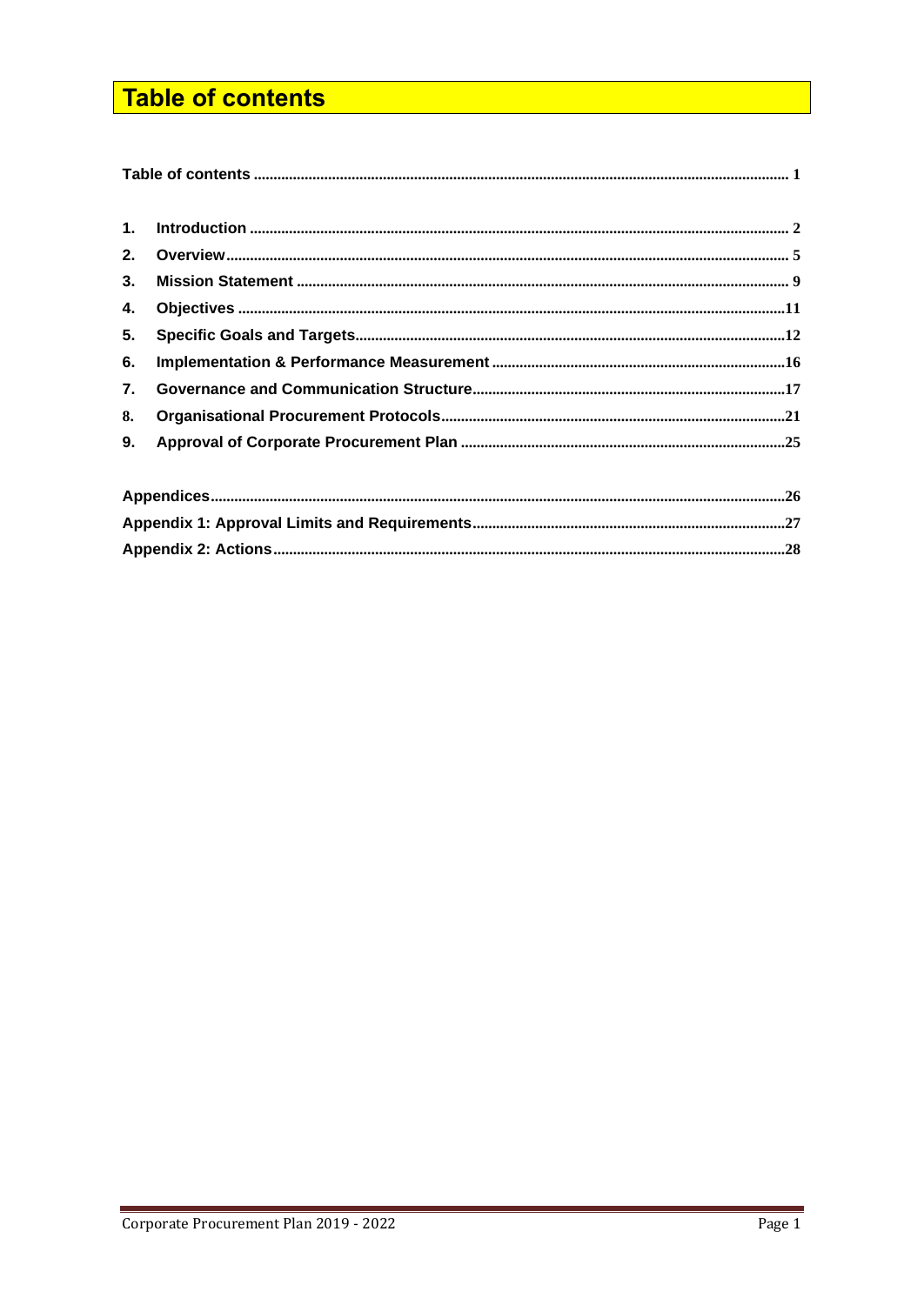# <span id="page-2-0"></span>**1. Introduction**

Cavan County Councils **Corporate Procurement Plan 2019 – 2022** has now been amended under this (Version 2) to incorporate essential changes to Text throughout and to revise the Key Performance Indicators.

## **1.0 Corporate Procurement Plan - Department Guidelines**

- In July 2005, the Department of Finance issued the National Public Procurement Policy Framework (Circulars PPP 3/06 and PPP 5/06 refer) requiring all Public Bodies, including all City and County Council's, to produce annual Corporate Procurement Plans in their organisations, as part of a wider programme of Public Procurement reform.
- Department guidance for Corporate Procurement Planning in the Local Government Sector was issued in October 2007.
- In October 2015 The Local Government Strategic Procurement Centre (LGSPC) published a new guidance document for Corporate Procurement Planning in the Local Government Sector following consultation with Procurement Officers, the Department of the Environment, Community & Local Government and the Office of Government Procurement.
- In February 2018 The LGSPC updated the guidance document for Corporate Procurement Planning in the Local Government Sector.
- In January 2019 The Office of Government Procurement (OGP) issued an information note on the Corporate Procurement Plan and an information note on the Procurement Officer Role.

## **1.1 Previous Council Corporate Procurement Plans**

- In 2008 Cavan County Council produced its 1<sup>st</sup> Corporate Procurement Plan - **Corporate Procurement Plan 2008 – 2015**
- In 2016 Cavan County Council produced its 2<sup>nd</sup> Corporate Procurement Plan - **Corporate Procurement Plan 2016 – 2019**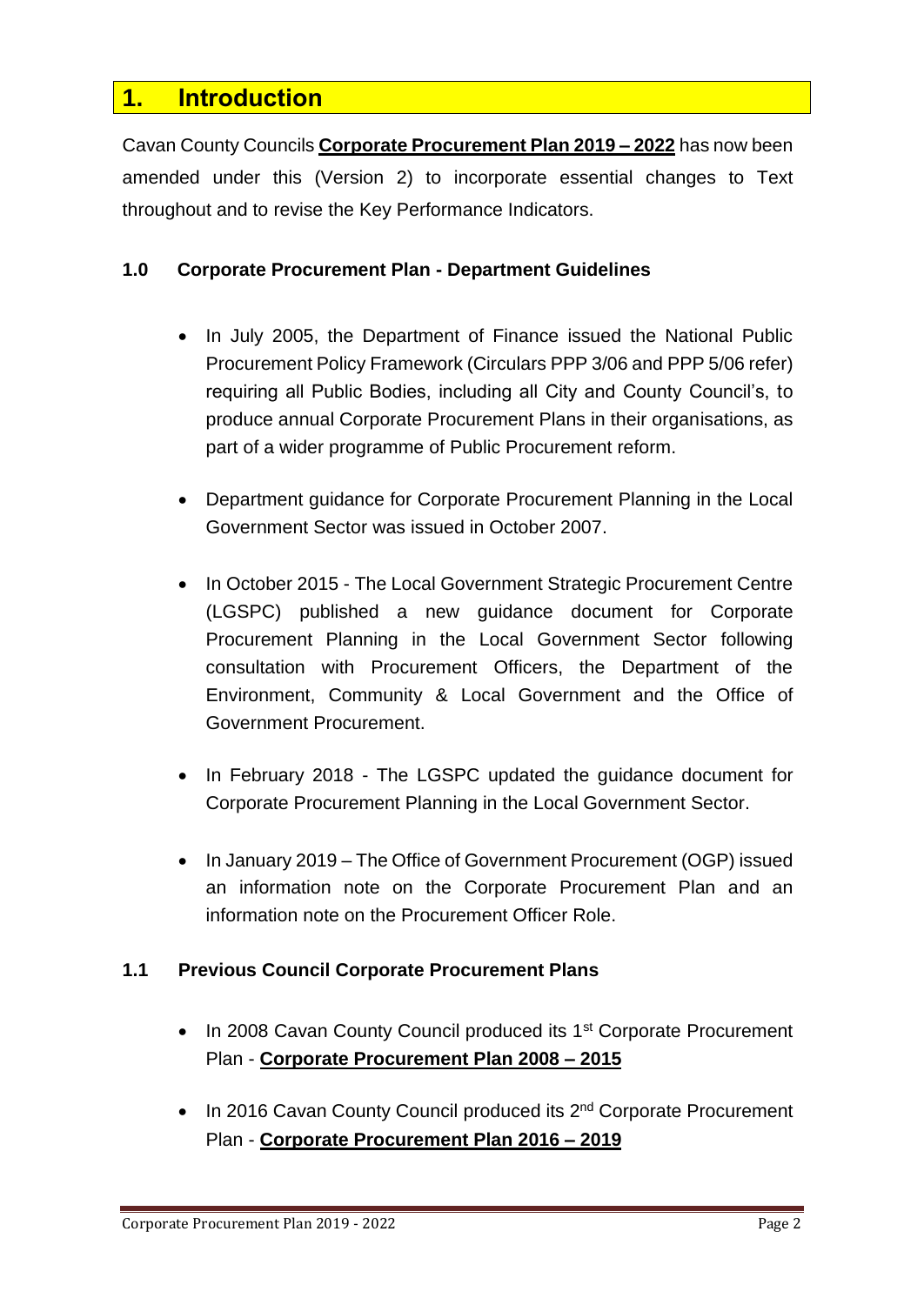# **1.2 Actions delivered during the lifetime of the previous Council Corporate Procurement Plan 2016 - 2019**

# **a) Increased Procurement Awareness with Staff through: -**

- A Clear line of procurement communication
- A new user-friendly Procurement Procedure Manual
- A new inhouse Procurement Information Website
- Procurement training to Staff.
- Key Performance Indicators (KPI's).
- The provision of Standardised Tender Template Documents for staff.

# **b) Implemented Measures to uphold Procurement Ethics and Risk Management through: -**

- Increased staff awareness and accountability through procedures, protocols and training.
- The use of a Procurement risk register, to identify procurement related risk, controls and required actions.

# **c) Promoted Better Spend Analysis through: -**

The **mapping** of all the organisations local agresso financial product codes to national financial product codes.

# **d) Provided Continued Support to SME's through:-**

- Supplier information and Training Events
- A strong working relationship with the **Local Enterprise Office (LEO)**.

# **e) Promoted continued compliance with the Public Spending Code through: -**

• Procedures, protocols and the annual completion and submission of the Quality Assurance report to the National Oversight and Audit Commission (NOAC). Confirmation of assurance of compliance with the Public Spending Code was also sought on an annual basis from the Heads of each Section / Department.

# **f) Introduced Stronger Financial Controls through: -**

- The implementation of the new Agresso Milestone 4 system, including new Procurement Checks, and new Purchase Order Requisition and Approval procedures.
- Revised Purchase Order approval Thresholds, and Revised Contract approval Thresholds
- New staff guidance regarding Chief Executive Orders, Agresso Product Code selection, and Low Value Purchase (LVP) cards.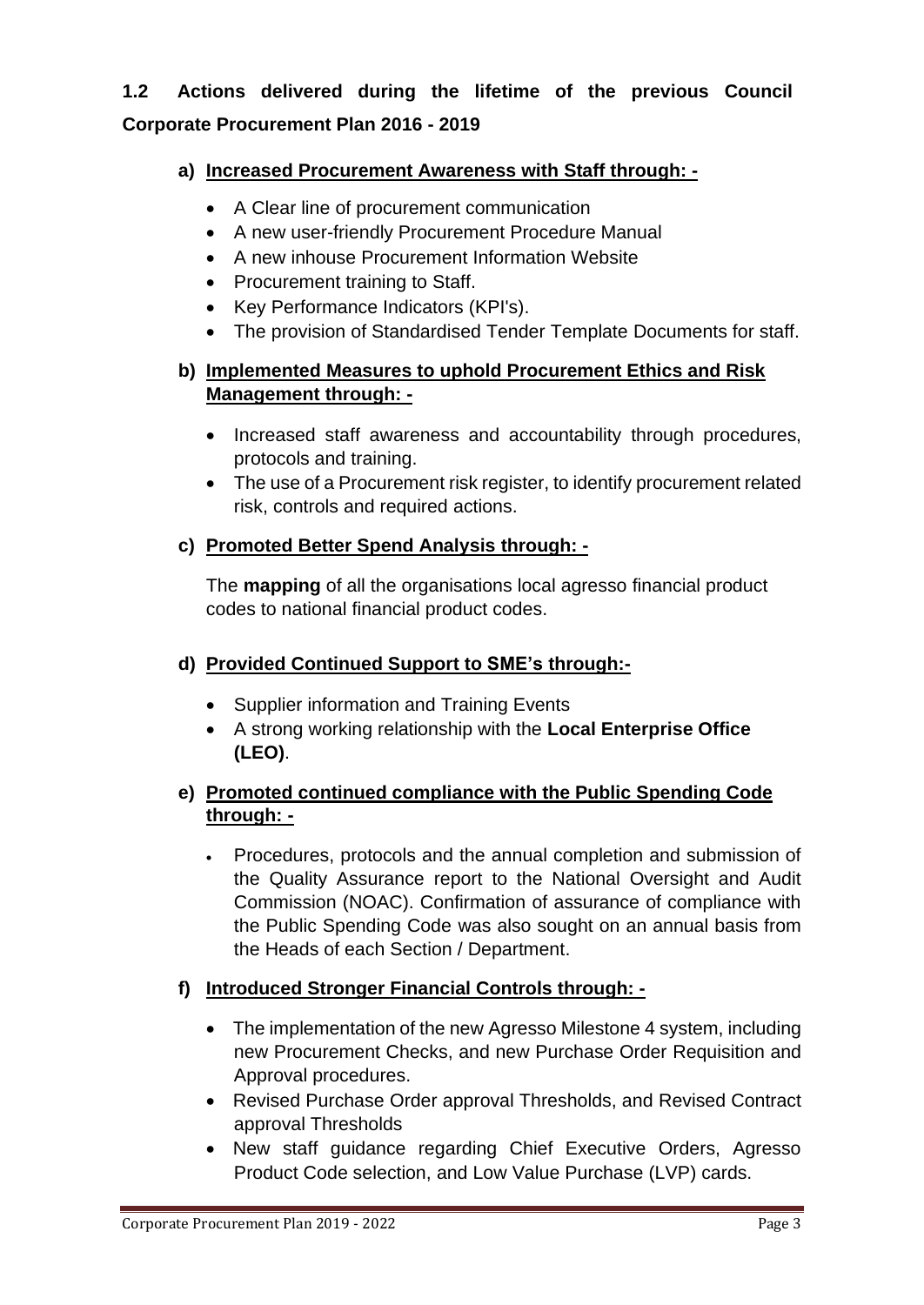# **1.3 Spend Analysis – Summary.**

The following is a financial summary of procurable spend, based on the findings from annual spend analysis conducted over the past three years 2015, 2016, and  $2017: -$ 

- The organisation spent between  $\epsilon$ 26m  $\epsilon$ 28m annually on procured Works, Supplies and Services.
	- o €17m €19m of this referred to Revenue Spend and
	- $\circ$  €9m €10.5m referred to Capital Spend.
- Over 1400 Trade suppliers were paid each year.
- Over 6000 Purchase orders were raised each year.
- The spend categories with the biggest annual procurable spend were Building and Civil Works, Plant Hire and Professional Services.



• The Departments with the greatest procurable Spend were the Roads Department and Housing Construction.

## **Based on Trade Supplier Addresses –**

- **93% - 95%** of Trade suppliers where located in the Republic of Ireland (44% - 45% in County Cavan and 48% - 51% in the rest of the Republic)
- **87% - 97%** of procurable spend was paid to Trade Suppliers located in the Republic of Ireland (28% - 35% in County Cavan and 59% - 69% in the rest of the Republic)
- Out of the organisations top 20 paid trade suppliers, 5 8 suppliers were located in County Cavan.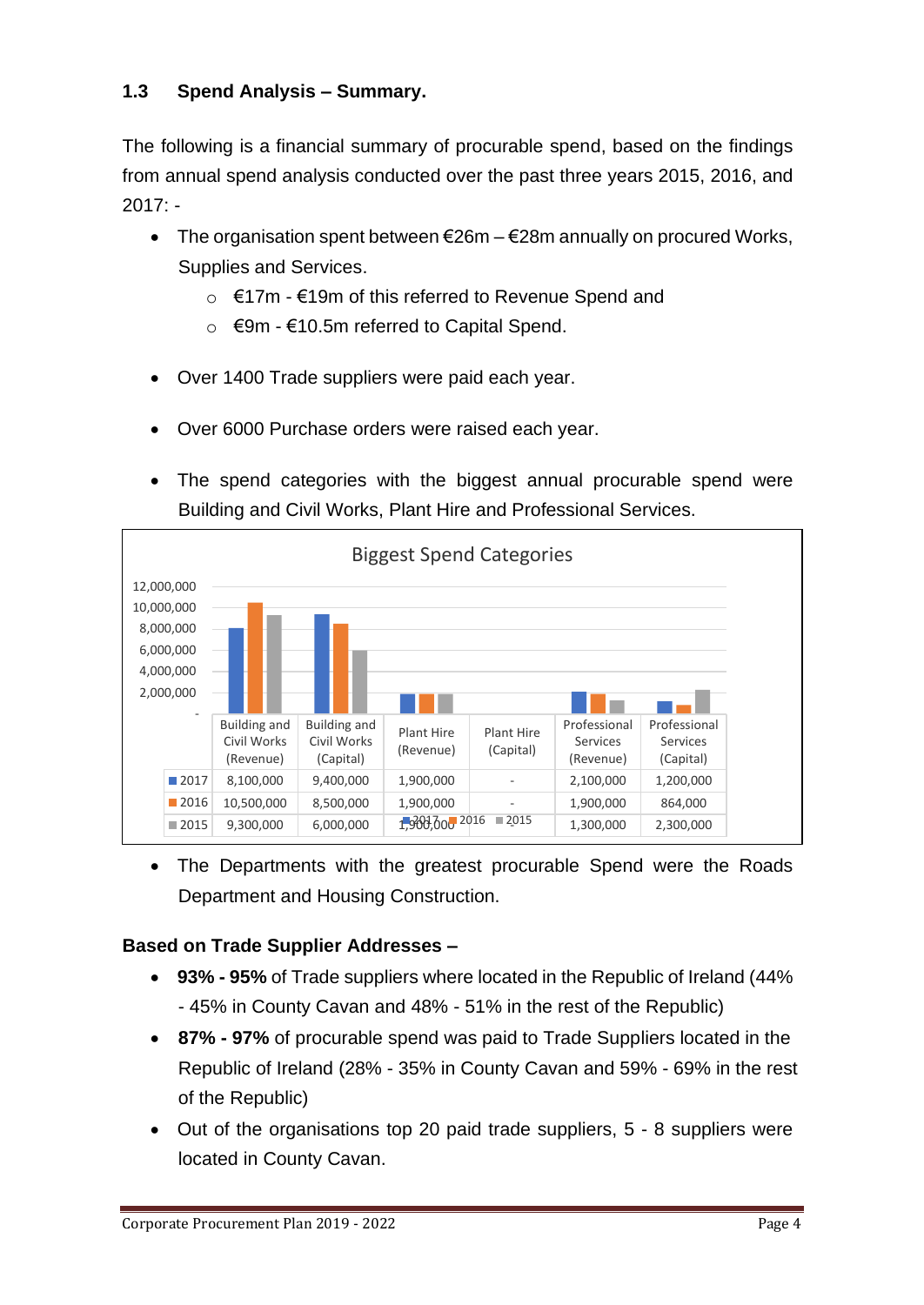# <span id="page-5-0"></span>**2. Overview**

## **2.0 Plan Overview**

This **Corporate Procurement Plan 2019 – 2022** (hereinafter called the "Plan") is a framework document that sets out how Cavan County Council (hereinafter called the "Organisation") will conduct its procurement function for the next three years (2019 – 2022) and replaces the organisations current Corporate Procurement Plan 2016 - 2019.

This Plan introduces and promotes a new procurement strategy for the organisation, with a number of new key strategic measures. It also supports and reaffirms controls and procedures already put in place during the lifetime of the previous plan and establishes a platform for new organisational and procedural controls to further strengthen the organisations procurement function going forward.

It also introduces: -

- A new Central Tendering Administration Unit **(CTA Unit),**
- A new Procurement Steering Group,
- A new Quarterly Public Procurement Monitoring Report,
- New measurable actions and Key Performance Indicators (KPI's)
- Stronger controls for the Requisition / Purchase to Pay Cycle
- Stronger controls for the use of Low Value Purchase Cards
- Revised Local rules for tendering requirements valued below the National Threshold,
- Revised Local rules for tendering requirements valued above the National Threshold,
- Revised staff approval limits for Purchase Orders **(Appendix 1).**
- Revised staff approval limits for entering into / signing Contracts, **(Appendix 1).**

And It reaffirms: -

- The use of Procurement References and Quotation Forms,
- The proper use of Chief Executive Orders,

This Plan puts in place the principles and proper foundation on which the organisations procurement function will operate. It is not intended to address day to day operational issues. Instead, the operational protocols and procedures required to deliver and support this Plan are provided for, in a seperate document titled the **Council's Procurement Procedure Manual.** The manual itself will be revised annually to give staff an updated and consistent approach across all elements of procurement and ensure tendered competitions comply with the Principles of the European Treaty and all relevant EU/National Law and National guidelines.

This Plan enables Cavan County Council to: -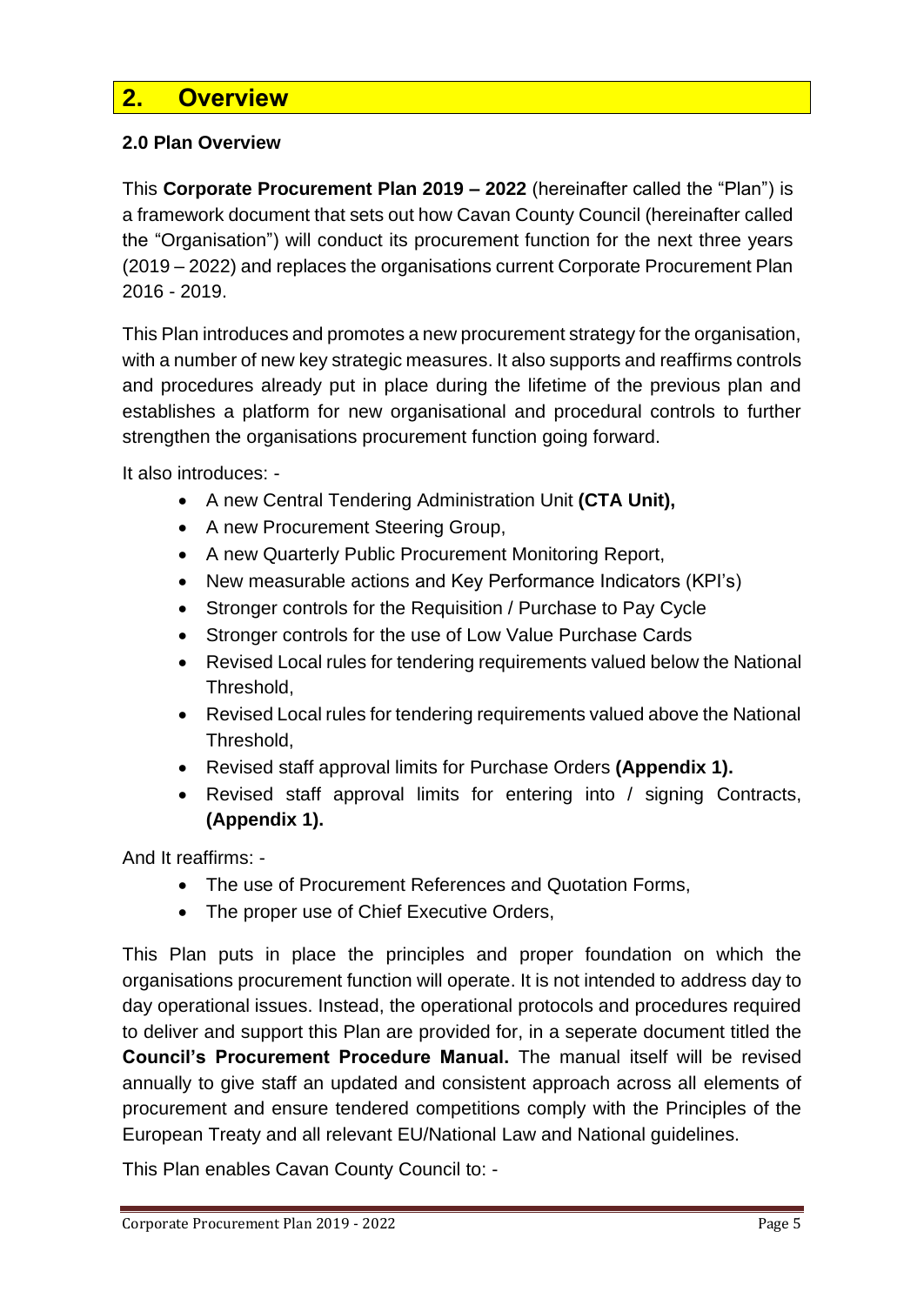- identify, state and measure their procurement objectives;
- assess the organisational structures, processes and systems
- identify areas to be strengthened over the lifetime of the plan; and
- identify opportunities and strategies to achieve greater value for money.

This Plan supports the requirement under the Councils Professional Indemnity Policy with Irish Public Body that the council must take all reasonable care to ensure that best practice policy is adopted and implemented to achieve strict compliance with the obligations and regulations of public procurement law.

It strongly endorses that all Procurement and Contract Award irrespective of value must adhere to the following Principles of the European Treaty

- Transparency
- Mutual Recognition
- Equal treatment
- Non-discrimination
- Proportionality

During the life time of the plan, an in-depth analysis of the organisations procurement spend, and function will be conducted annually. In addition to this an annual progress review will also be carried out on the delivery of the actions, goals and targets detailed under appendix 2 of the Plan. The Chief Executive (CE) and the Senior Management Team will be presented with the findings.

Finally, this Plan is prepared in consultation with key parties, including budget holders and the Management Team. It is intrinsically linked to the principals and strategic objectives of the organisations corporate plan and will be renewed and reviewed in line with it.

# **2.1 Legislative overview**

This Plan requires all council staff to comply with and adhere to all relevant, Procurement Directives, Legislation, Circulars and any other legal requirements currently in place or put in place during the lifetime of the Plan. Council staff engaged in procurement must also adhere to the **Council's Procurement Procedure Manual,** and all procurement policies and procedures put in place by the organisation.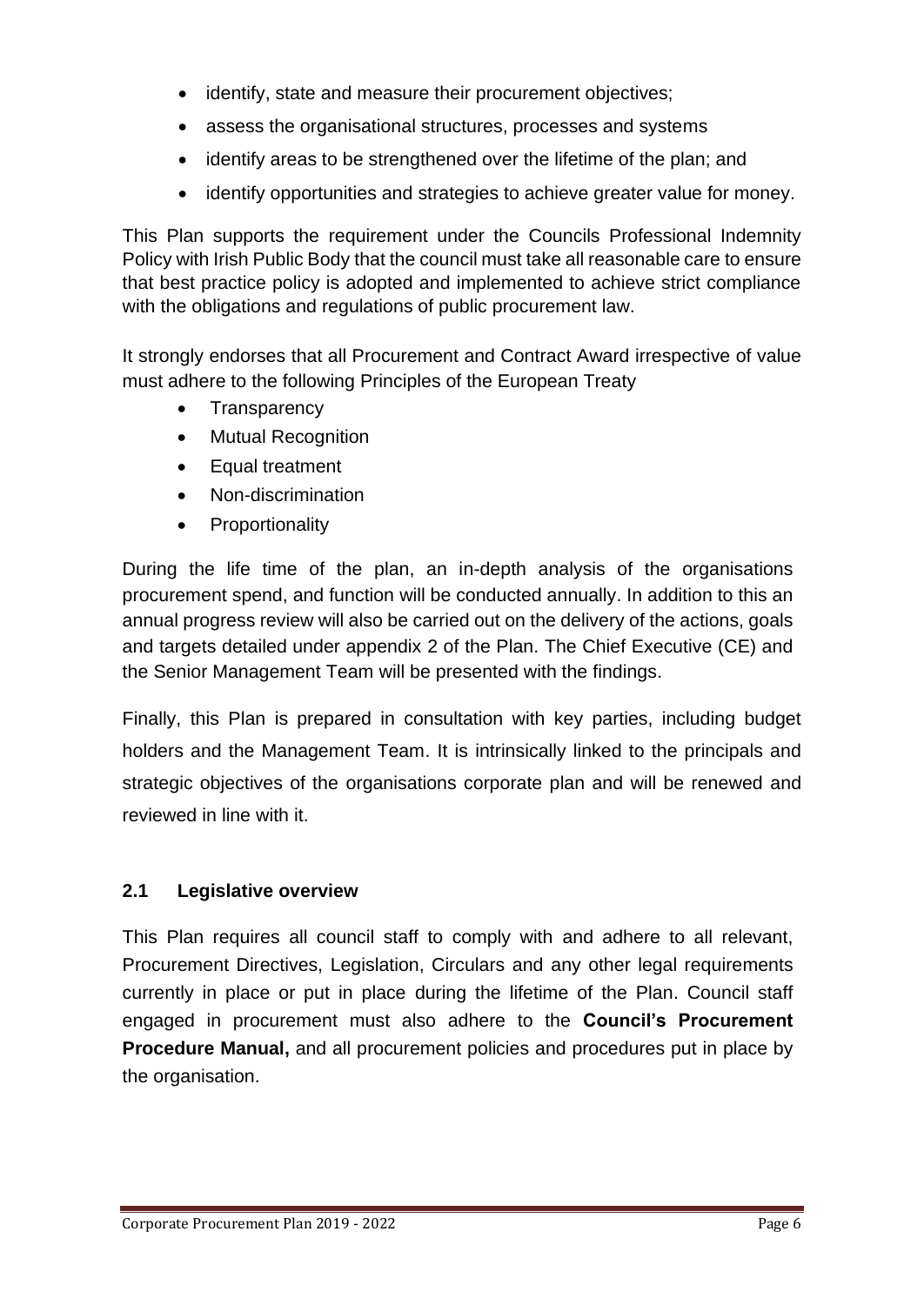# **2.2 Definition of Public Procurement**

This Plan defines Public procurement as " *the acquisition, whether under formal contract or not, of works, supplies and services by public bodies. It ranges from the purchase of routine supplies or services to formal tendering and placing contracts for large infrastructural projects by a wide and diverse range of contracting authorities"*.

From a practical perspective, the procurement process includes the following steps:

- Step 1 Pre-Tender Stage Need and Budget
- Step 2 Prepare Tender Documents and Tender
- Step 3 Open Tenders and evaluate
- Step 4 Award Contract and Appoint
- Step 5 Ordering

-

- Step 7 Contract Management
- Step 8 Processing Payments
- Step 9 Close Contract and Review.

The organisations procurement function must therefore cover a wide range of areas such as Policy and Governance; Budgeting and Planning, Supply Sourcing; Operations, Contract Management, and Requisition / Purchase to Pay.

It is important to note that 'Purchasing' is a subset of the overall procurement process. It refers to the transactional process of buying goods and services or engaging a works contractor or consultant i.e. raising a purchase order on the Agresso MS4 system, receiving the goods and services and the receipt of invoice and payment.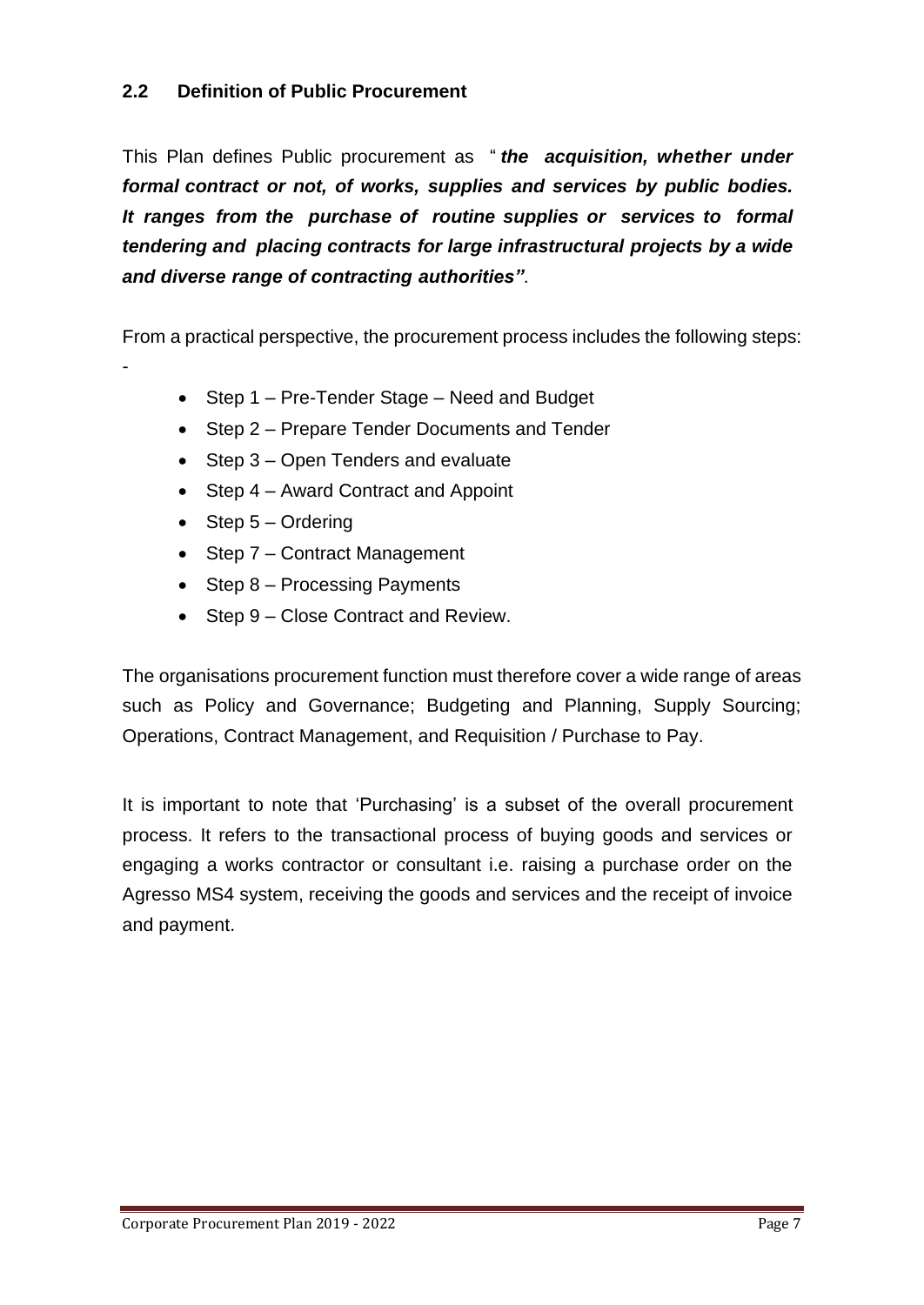# **2.3 National Procurement Reform**

This Plan supports the Governments Plan for Public Procurement Reform and emphasises the importance of utilising Central arrangements where possible.

As part of the Public Service Reform Plan, the Government in 2014 established the **Office of Government Procurement (OGP)** to drive a new consolidated and integrated approach to public procurement. The establishment of the OGP represents a key milestone towards centralised procurement for goods and services for the entire public sector.

The OGP identified sixteen main spend categories across the public sector. The OGP will put in place contracts/frameworks for 8 of these categories from which all public service bodies can buy (Known as OGP Led Categories).

**The remaining 8 spend categories are identified as predominately sectorspecific spend categories** and therefore Health, Education, Local Government and Defence will retain sector procurement functions for these Sector led Categories, which they will procure on behalf of all public bodies.

The **Local Government Operational Procurement Centre** (LGOPC), based in Kerry County Council, will lead up two categories on behalf of the public sector, i.e. Minor Building Works and Civil and Plant Hire. The other categories are managed by other agencies.

| <b>OGP Led Categories</b>                                                                                                                                                                                                                                                                                                                              | <b>Sector Led Categories</b>                                                                                                                                                                                                                                                                                                                                                      |
|--------------------------------------------------------------------------------------------------------------------------------------------------------------------------------------------------------------------------------------------------------------------------------------------------------------------------------------------------------|-----------------------------------------------------------------------------------------------------------------------------------------------------------------------------------------------------------------------------------------------------------------------------------------------------------------------------------------------------------------------------------|
| <b>Professional Services</b><br><b>Facilities Management and</b><br>$\bullet$<br>Maintenance<br>Utilities<br>$\bullet$<br><b>ICT and Office Equipment</b><br>$\bullet$<br>Marketing, Print and<br>$\bullet$<br>Stationery<br><b>Travel and HR Services</b><br>$\bullet$<br><b>Fleet and Plant</b><br>$\bullet$<br><b>Managed Services</b><br>$\bullet$ | <b>Local Government</b><br>- Minor Building Works and Civils<br>- Plant Hire<br>Health<br>- Medical Professional Services<br>- Medical and Diagnostic<br><b>Equipment and Supplies</b><br>- Medical, Surgical and<br><b>Pharmaceutical Supplies</b><br>Defence<br>- Defence and Security<br>Education<br>- Veterinary and Agriculture<br>Laboratory, Diagnostics and<br>Equipment |

# **2.4 Other Arrangements**

This Plan supports and promotes the use of other Central Arrangements, Regional Arrangements and other Collaborative Arrangements where possible.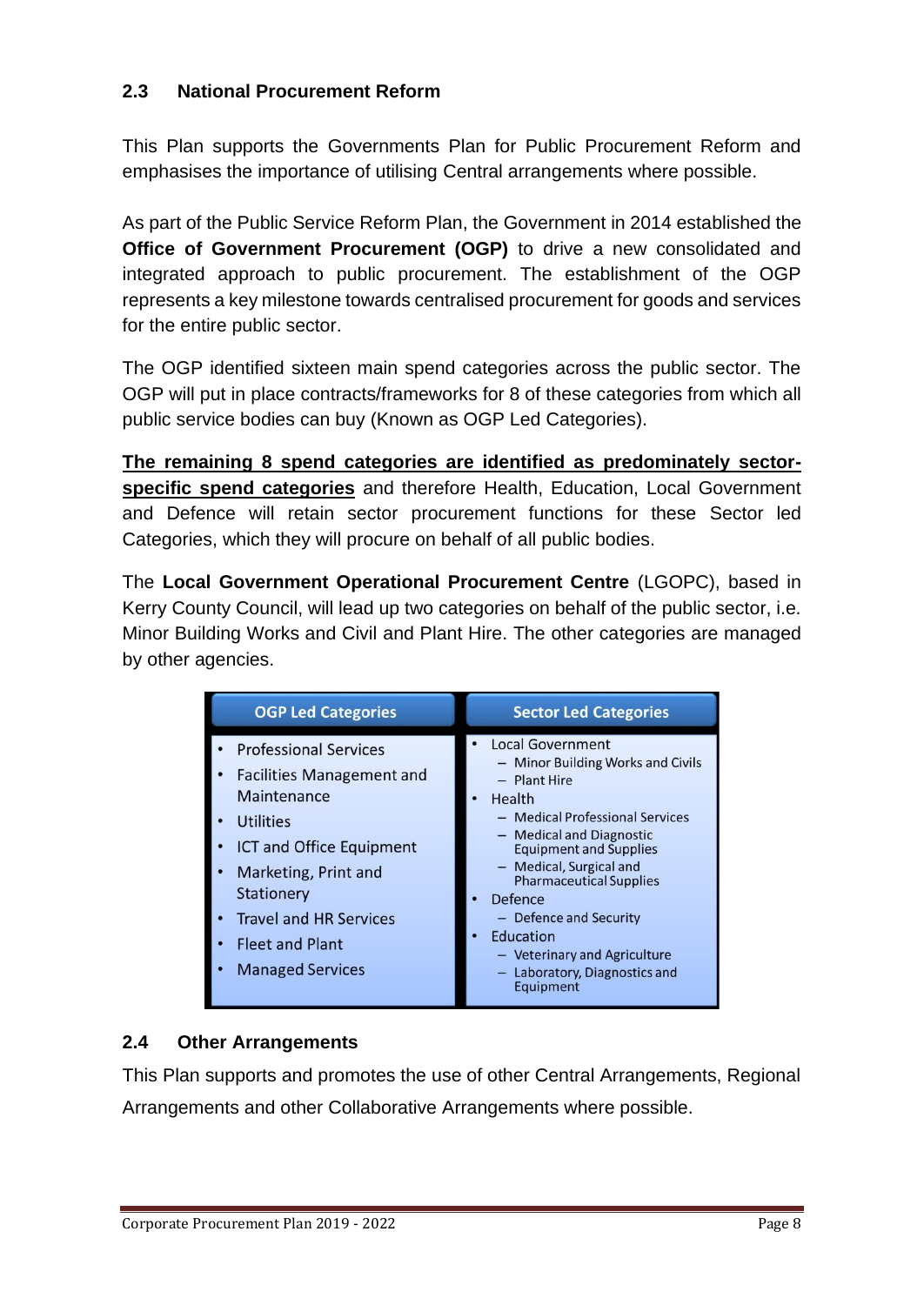# <span id="page-9-0"></span>**3. Mission Statement**

#### **3.0 Mission Statement**

"To ensure that Cavan County Council's Procurement function is discharged with probity, transparency and accountability, adheres to EU/National Law and National guidelines, and operates in the most efficient and effective way to support value for money purchasing while achieving the required standards to deliver quality services to the citizens of County Cavan".

#### **3.1 Promoting Business Ethics in Public Procurement**

Council Staff must comply with the Department of Environment, Heritage and Local Government Code of Conduct for employees, the charter on Ethics in Public Procurement, the Councils own Fraud and Corruption, Prevention and Contingency Plan and any other relevant document that may be introduced during the life time of this Plan.

The Council's procurement function must be discharged with probity, transparency and accountability and in a manner that secures best value for public money.

Probity requires the purchasing process to be conducted

- Ethically
- Honestly, and
- With fairness to all participants

Transparency and accountability requires that the basis for decisions is demonstrably clear and objective and that the purchaser is held to account for the conduct of the procurement process.

#### **Codes of Conduct**

Council Staff are required to maintain the highest standards of probity in the performance of their duties and to comply with codes of standards and behaviour that apply in respect of them.

#### **Acceptance of Gifts/Bribes**

Council Staff should not accept benefits of any kind from a third party which might reasonably be seen to compromise their personal judgement or integrity. The actions of Council Staff should be above suspicion and their dealings with commercial and other interests should bear the closest possible scrutiny.

#### **3.1.1 Legality**

This Plan requires all Council Staff to exercise their powers and duties lawfully, and be aware of the provisions of the various Acts, Directives, regulations, policies and procedures that are relevant to their function.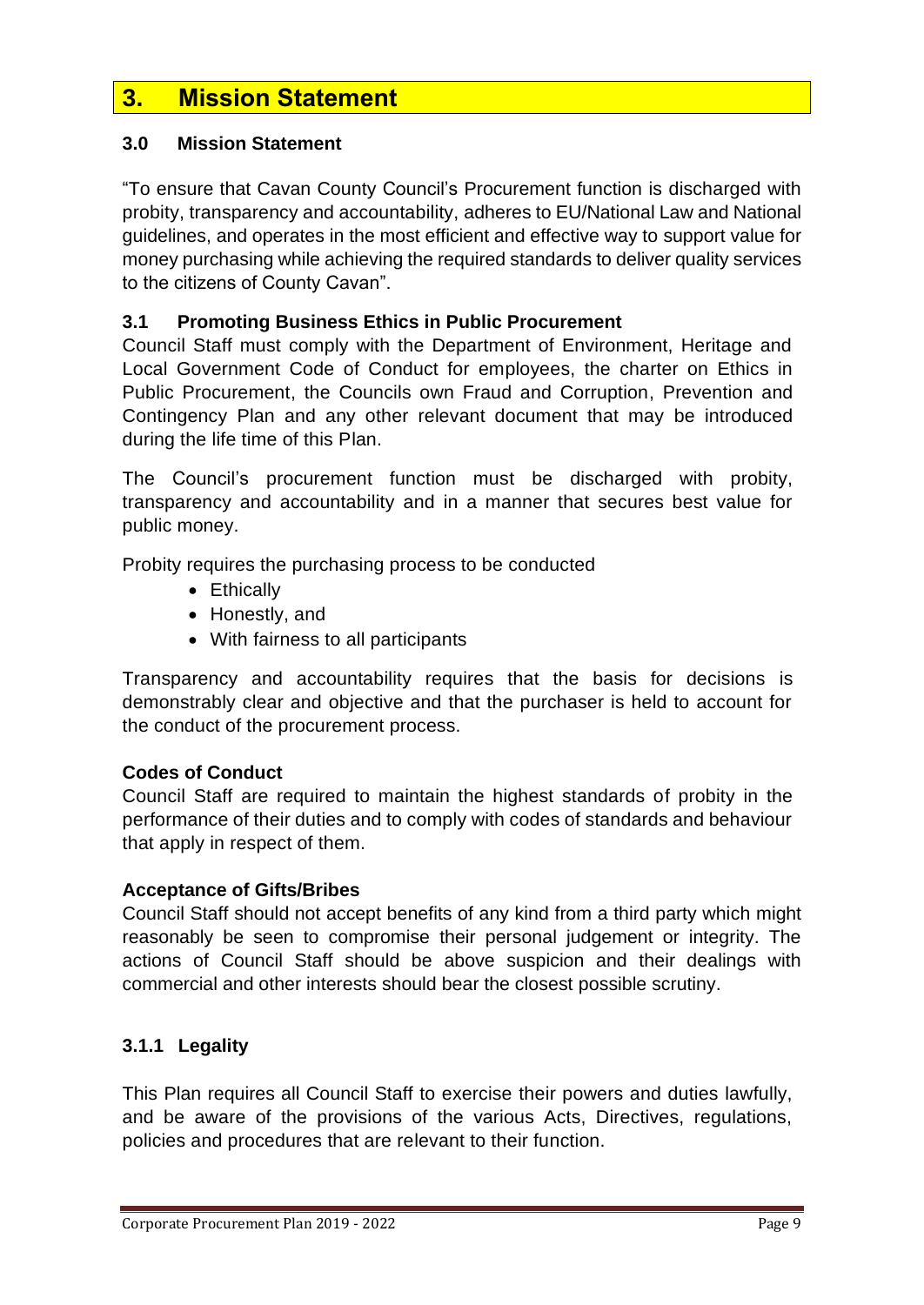# **3.1.2 Disclosure of Interest**

Relevant staff and Elected Members must comply with the disclosure of interest requirements under the Ethics in Public Office Acts 1995 and 2001 (as amended) and Part 15 of the Local Government Act 2001 as amended by the Local Government Reform Act 2014.

This plan also promotes the use of "appropriate measures" to prevent, identify and remedy conflicts of interest in the conduct of a procurement procedure to avoid any distortion of competition and to ensure equal treatment of tenderers.

## *A conflict of interest includes any situation where a relevant staff member has directly or indirectly a financial, economic or other personal interest which might be perceived to compromise his or her impartiality and independence in the context of the procurement procedure.*

## **3.1.3 Confidentiality of Information**

Confidential Information / Commercially sensitive information must be kept secure and never used for personal gain or to prejudice fair competition. Notifying Tenderers and Disclosure of Information must be done in accordance with the relevant EU/National procurement guidelines. Some information on the tendering process may be disclosable under FOI legislation where invoked.

**Members of a Cross-Functional Team / Evaluation Team (incl outside specialists).** Examination of tenders must be carried out by a team with the necessary competence. The team may include independent representation. External experts can be used in complex evaluations to provide advice or recommendations on the technical aspects of the tenders to the evaluation team.

External experts must sign a confidentiality and non-disclosure agreement and comply with any other security or confidentiality requirements of the contracting authority and should return to the contracting authority all documentation, materials and notes received or made during the evaluation.

Staff members part of a Cross-Functional Team / Evaluation Team must inform their Line Manager (in writing) of any form of personal interest which may impinge, or might reasonably be deemed by others to impinge, on their impartiality in carrying out their duty as part of the evaluation team. The Line manager must then decide if the exercise should be dealt with by another member of staff or seek further advice.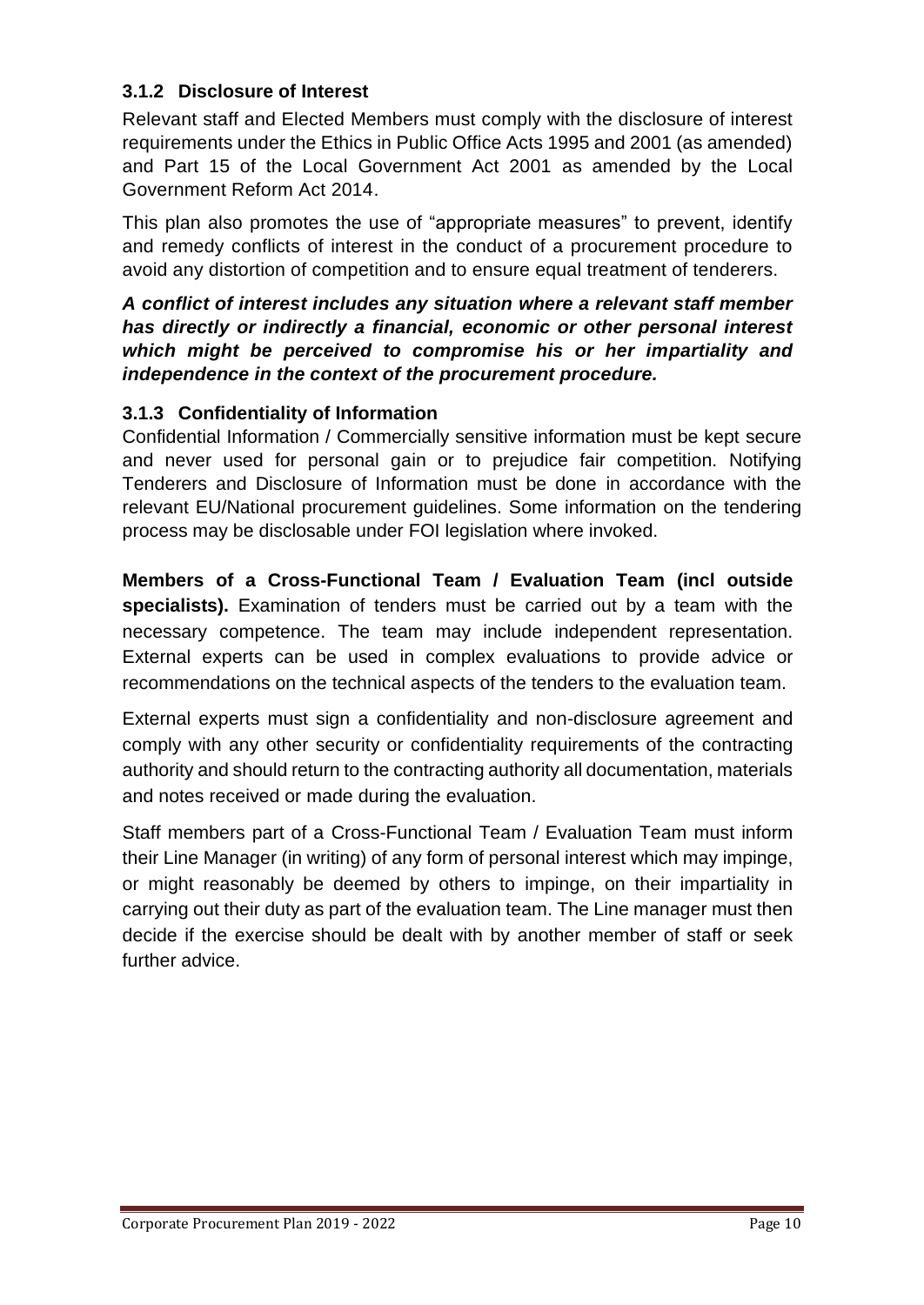# <span id="page-11-0"></span>**4. Objectives**

## **4.0 Objectives over the lifetime of this Plan.**

- a) To ensure Cavan County Council staff **comply** with procurement Directives, Legislation, Circulars and other legal requirements, and that staff engaged in procurement also adhere to the organisation's procurement policies and procedures
- b) To support **service delivery** by the County Council and fulfil the **strategic objectives in** the Council's Corporate Plan.
- c) To achieve greater **value for money** by :-
	- ensuring that purchasing is carried out in a co-ordinated and strategic manner;
	- reviewing and, where possible, streamlining existing procurement processes;
	- identifying opportunities for savings, for example by utilising national and regional aggregated contracts or other means.
- d) To facilitate **economic, social or environmental objectives** through procurement, for example by:
	- identifying opportunities for social or green procurement;
	- engaging with businesses and suppliers.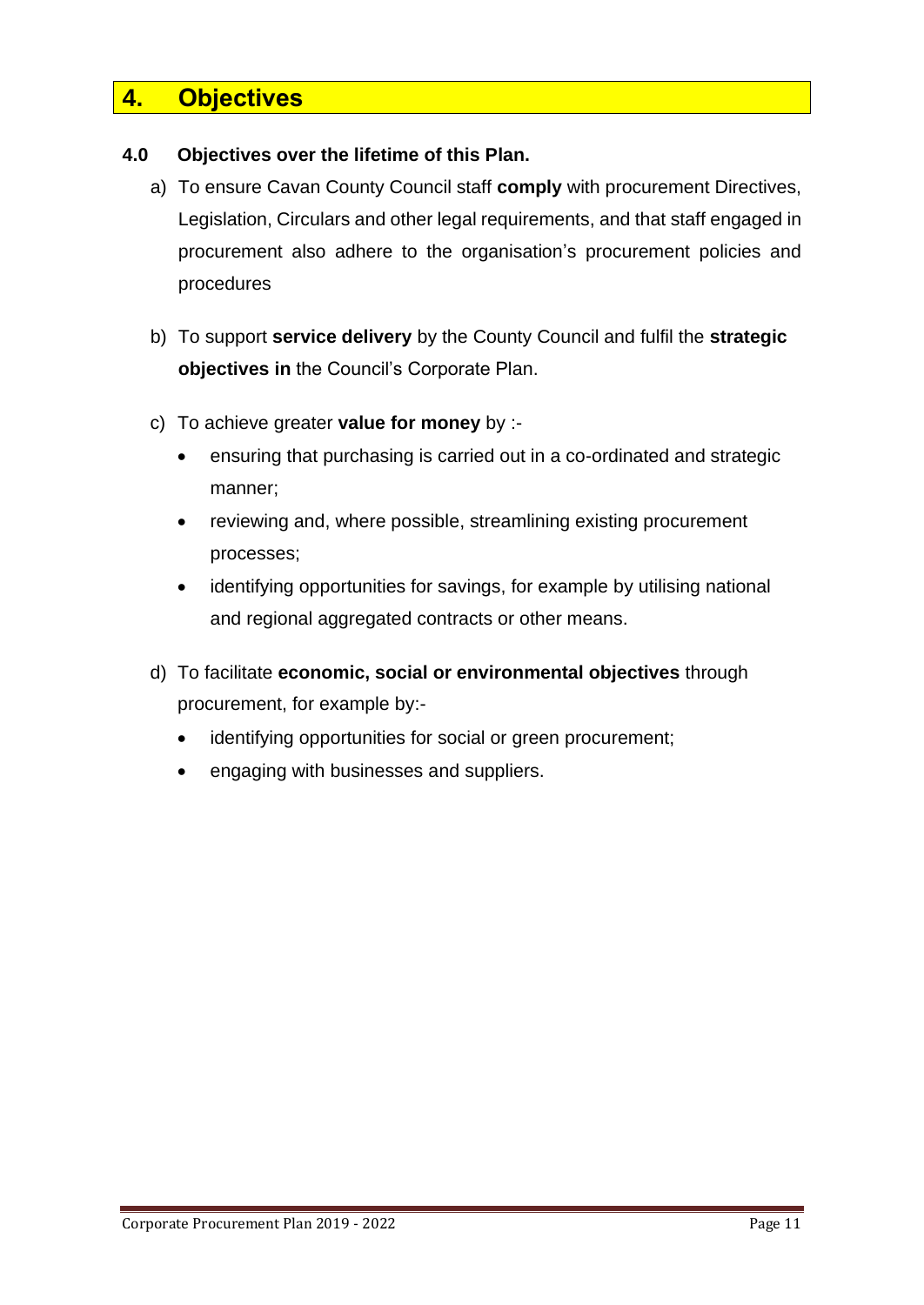# <span id="page-12-0"></span>**5. Specific Goals and Targets**

# **5.0 Goals and Targets**

The organisations specific goals and targets for procurement over the life time of this plan are listed in this section under the following headings: -

- **5.1 Organisational Procurement Objectives**
- **5.2 Organisational Structures**
- **5.3 Processes and Systems**
- **5.4 Expenditure Optimisation and Risk Management**

## **5.1 Organisational Procurement Objectives**

**Goal: -** To develop a framework that will deliver a coherent and consistent approach to procurement across the organisation that will support the introduction and adoption of best practice initiatives.

- **5.1.1 To Meet the Strategic objectives from the Council's Corporate Plan,** by linking this plan with the principals and strategic objectives of the Council's Corporate Plan to ensure both plans are coherent and intrinsically linked to one and other and therefore flow seamlessly into the relevant Team and Personal Development Plans.
- **5.1.2 To Achieve the Corporate Procurement Plan Objectives,** by having robust in-house procurement protocols policies and procedures to support this plan and strive for best procurement practice and compliance, while seeking value for money, greater efficiencies and minimised procurement-related risk.
- **5.1.3 To Prioritise Procurement in the Organisation,** by ensuring procurement reform is visibly supported at the most senior level of management and placed at the forefront of how we deliver services, through clear objectives, and measurable goals and targets.
- **5.1.4 To Deliver Properly Procured Services,** through clear Governance and Communication, a new Procurement Steering Group, and the establishment of a new Central Tendering Administration Unit **(CTA Unit)**.
- **5.1.5 To Deliver Sustainable Development of the Local Area,** by developing a strategic approach to procurement planning within the organisation and to provide relevant support, advice and training to council staff.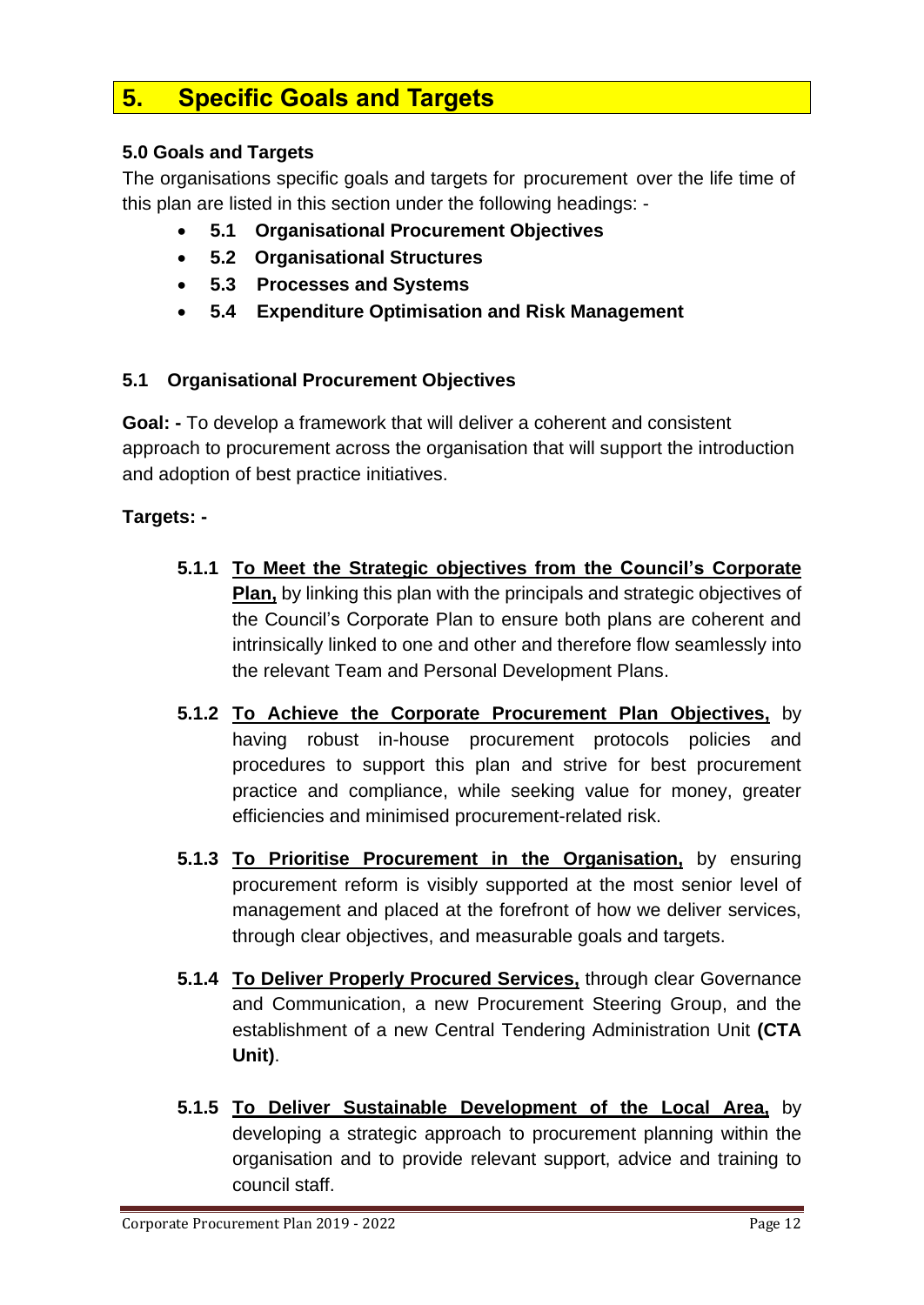- **5.1.6 To Support New Procurement Trends,** through staff training and awareness in the areas of accessibility, innovation, sustainable (green) procurement, and socially responsible public procurement, and encourage staff to incorporate such trends where possible, provided procurement rules and regulations are not breached.
- **5.1.7 To Facilitate SMEs**, by using open and transparent procurement policies and procedures, that support SME's, through open and fair competition, and by assisting the Local Enterprise Office in its duty to provide procurement training, support and guidance to SME's.

# **5.2 Organisational Structures**

**Goal: -** To develop appropriate purchasing structures and capabilities to support the planning framework and to provide strategic direction and capabilities that deliver effective purchasing performance. This includes consideration of how best to group and coordinate internal resources to manage total purchasing expenditure on goods, services and capital works.

- **5.2.1 To Strengthen the Procurement Function within the Organisation,** through good Governance and clear Communication.
- **5.2.2 To Strenghten the Role of the Procurement Officer,** by giving the Procurement Officer a remit, to advise Senior Management and Staff on procurement related matters, to support and monitor procurement throughout the organisation, to manage a new Central Tendering Administration Unit **(CTA Unit)** and to develop and implement robust in-house protocols, policies and procedures.
- **5.2.3 To Support National and Regional Procurement**, by giving the Procurement Officer a remit to promote the organisations use of new or existing national, regional and any other collaborative procurement arrangements that are in place (where applicable).
- **5.2.4 To Improve Monitoring, Reporting and Governance Mechanisms** through the use of a new Procurement Steering Group and the implementation of proper spend and budget reports, monitoring reports, and any other mechanisms deemed appropriate and fit for purpose to inform Senior Management of department spend trends and procurement compliance, while enabling staff to clearly manage and monitor spend and demonstrate that their procurement activities are managed in an open, transparent and non-discriminatory manner with the highest levels of compliance, probity and risk awareness.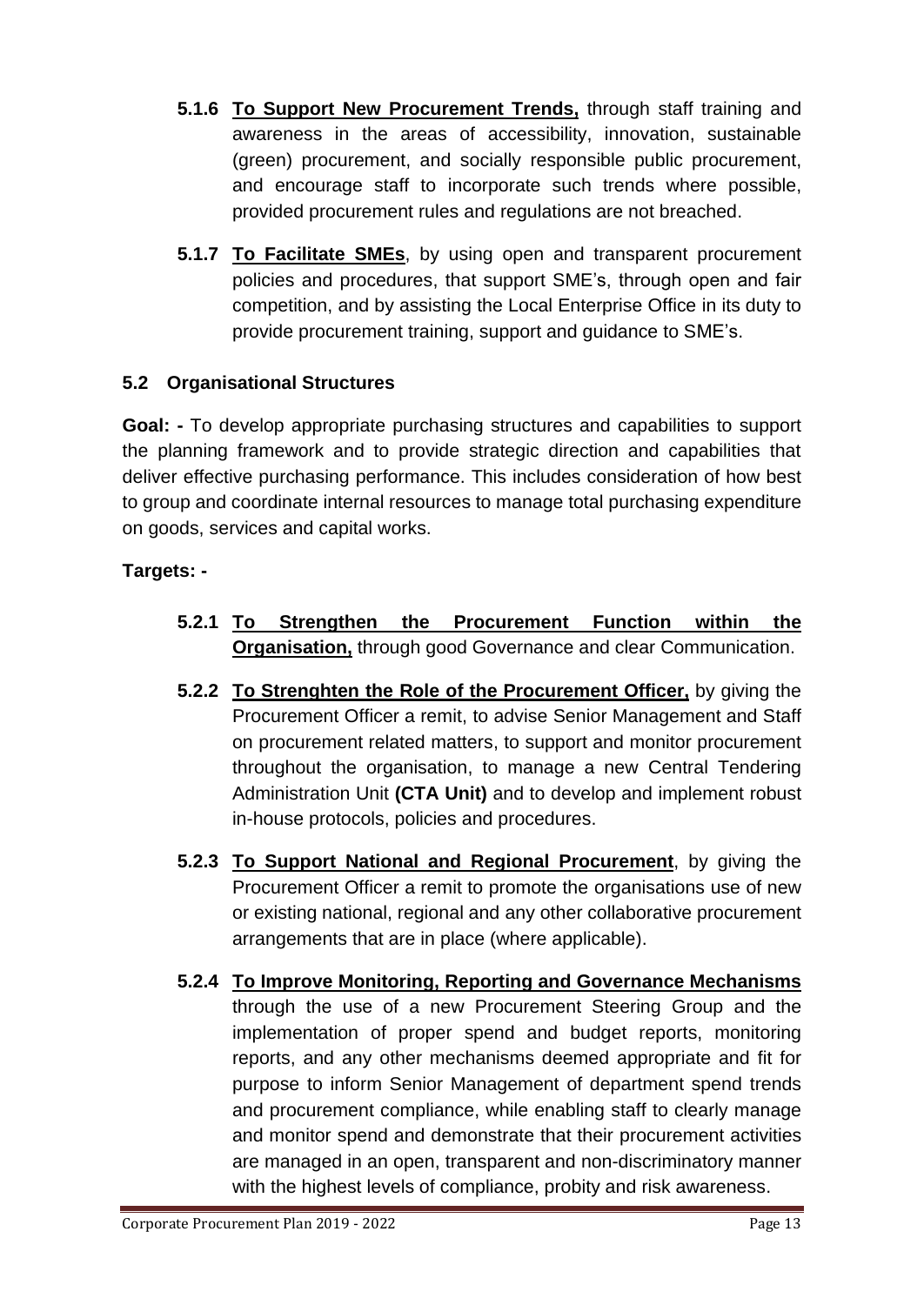- **5.2.5 To Enhance the Procurement Relationship with Staff**, by promoting accountability through proper Procurement Training, Strong Governance and Clear Communication between Management, Staff, the Procurement Officer, Budget holders, Purchasers and audit.
- **5.2.6 To Facilitate Collaborative Procurement**, by promoting participation in public sector procurement initiatives deemed appropriate to the organisation, including e-procurement ventures and aggregation of projects both in house amongst different organisation departments and outside of the organisation with other local authorities and / or public bodies etc.

# **5.3 Processes and Systems**

**Goal: -** To promote the development and use of information technology systems to better manage the organisations procurement function and streamline processes and practices where necessary; in particular inhouse database systems, etenders, supplygov, our Agresso MS4 financial management and purchase-to-pay system, and any other suitable process or system that may be used over the lifetime of the Plan.

- **5.3.1 To Strengthen Systems and Processes**, by using and promoting the use of new and existing structures, systems and processes that are fit for purpose, to deliver the organisations procurement function.
- **5.3.2 To Monitor Compliance**, by using suitable IT systems, databases, monitoring tools, robust in-house protocols, policies and procedures and any other mechanisms deemed appropriate and fit for purpose to inform Senior Management of Staff procurement compliance and identify and report on areas of non-compliance.
- **5.3.3 To Design and Introduce New Systems**, by encouraging the design and / or purchase of new properly procured innovative systems that can better improve the organisation procurement function for both staff and supplier.
- **5.3.4 To Manage Contracts and Supplier Performance**, by providing Contract Managers with the proper training and guidance to enable them to monitor and control their contracts correctly and efficiently.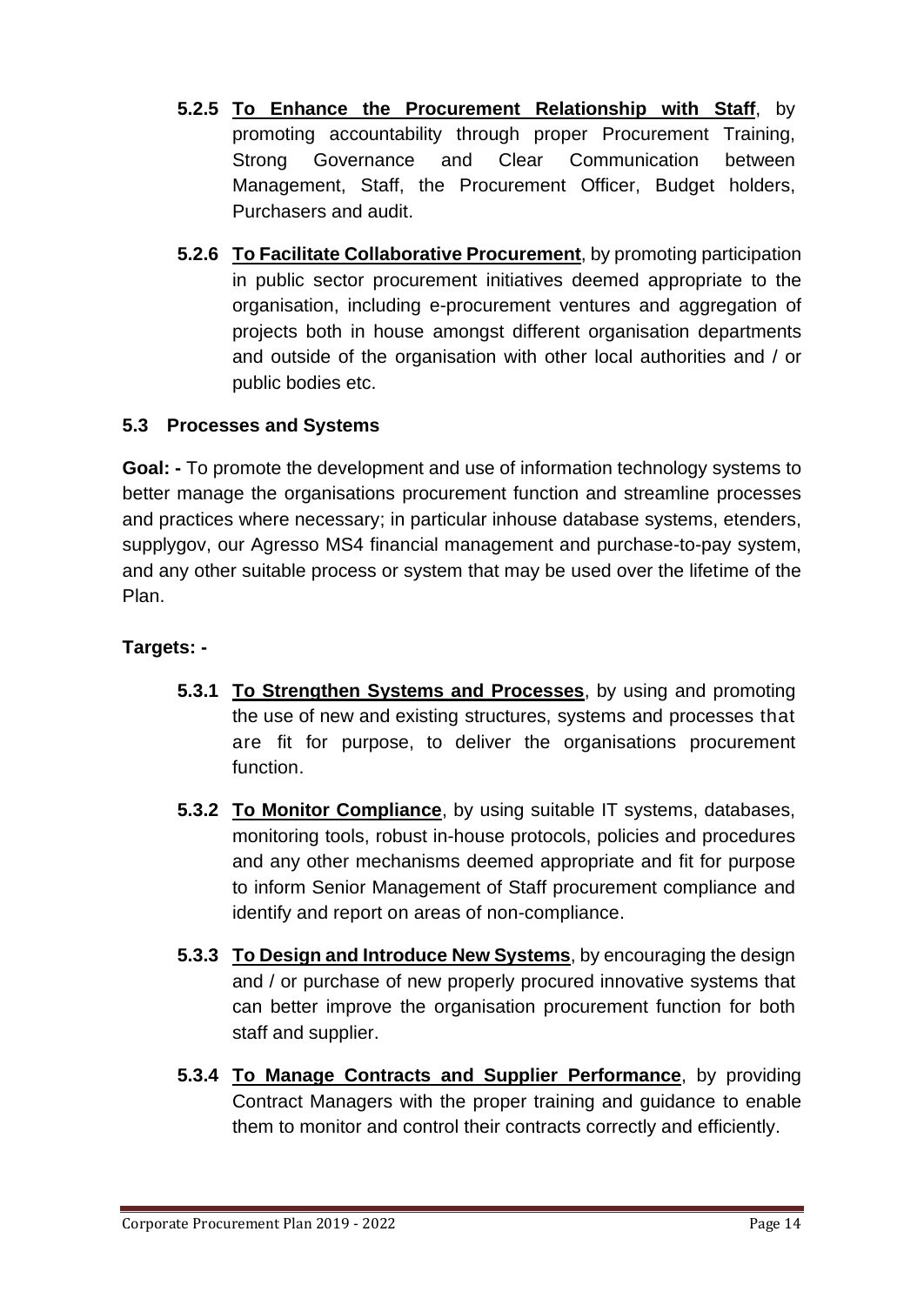# **5.4 Expenditure Optimisation and Risk Management**

**Goal: -** To deliver a coherent and consistent approach to procurement spend and risk management across the organisation that will support the introduction and adoption of best practice initiatives.

- **5.4.1 To Strive to Achieve Better Value for Money**, through the development, monitoring and measuring of procurement-related activity to ensure that the adopted procurement policies and strategies are working efficiently and effectively to deliver value for money services while managing and minimising risk. This will be further facilitated through the aid of a **Procurement Steering Group** and the establishment of a new Central Tendering Administration Unit **(CTA Unit).**
- **5.4.2 To Identify Opportunities for Savings**, by giving the Procurement Officer and the **(CTA Unit)** a remit to identify and monitor spend and liaise with the **Procurement Steering Group** to identify opportunities for saving and utilise any aggregation of spend opportunities that may arise.
- **5.4.3 To Support Supply Management**, by promoting the proper use of processes and systems to manage stocks and supplies and to identify actual needs as and when required, so that they can be ordered and / or procured properly.
- **5.4.4 To Develop Demand Management**, by promoting the proper use of processes and systems in particular the proper use of product codes, when raising purchase orders on the organisations Agresso MS4 system. This will enable the identifying of spend and purchasing trends through robust and accurate spend analysis.
- **5.4.5 To Identify Risk**, by developing and maintaining a procurement risk register that will be incorporated into a risk register for the whole organisation, and therefore feed into individual department business plans.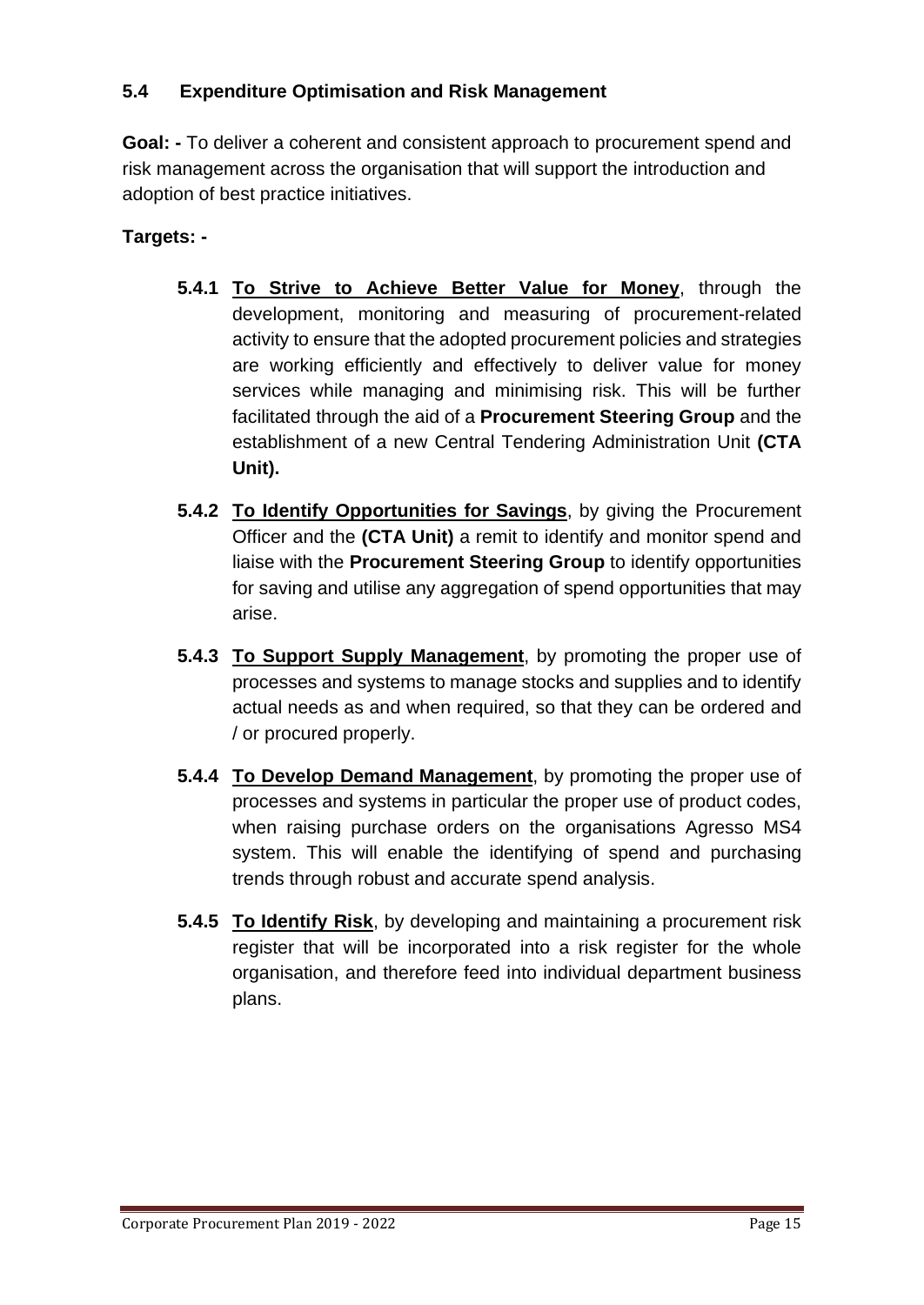# <span id="page-16-0"></span>**6. Implementation & Performance Measurement**

This plan introduces Key Performance Indicators (KPI's) to ensure the goals and targets are met through actions which are Specific, Measurable, Attainable, Relevant, and Time-bound. The KPI's identified in **Appendix 2** will be used to measure and monitor delivery of these goals and targets, which may change over the lifetime of the Plan.

# **6.1 Meeting our Goals /Targets**

Clear measurable actions identified in the KPI's under **Appendix 2** will be used to assess how well the council is meeting its procurement goals and targets annually over the lifetime of this plan. The actions have a time frame for delivery and in most cases the Procurement Officer will be responsible for gathering the information relevant to that action and producing an annual progress report regarding the status and measure of delivery. All Departments and Sections will be required to cooperate and provide any necessary information if requested.

#### **Sample Report Layout**

| Goal<br>Id. | <b>Goal/Target</b> | <b>Actions</b> to Target<br>achieve<br>goal/target | <b>Date</b> | Measure of Owner<br>delivery | <b>Status</b> |
|-------------|--------------------|----------------------------------------------------|-------------|------------------------------|---------------|
|             |                    |                                                    |             |                              |               |
|             |                    |                                                    |             |                              |               |
|             |                    |                                                    |             |                              |               |

#### **6.2 Performance measurement**

Performance measurement metrics will provide a year on year comparison of each of the Council's goals and targets and relevant actions. This will provide senior management with a measurement of performance over the lifetime of the plan.

#### **Sample Report Layout**

| <b>Goal</b><br>l Id. | <b>Goal/Target</b> | Actions to Target Measure Progress Progress Progress<br>achieve<br>goal/target | <b>Date</b> | <b>of</b><br>delivery | review<br>vear 1 | review<br>vear 2 | review<br>vear 3 |
|----------------------|--------------------|--------------------------------------------------------------------------------|-------------|-----------------------|------------------|------------------|------------------|
|                      |                    |                                                                                |             |                       |                  |                  |                  |
|                      |                    |                                                                                |             |                       |                  |                  |                  |
|                      |                    |                                                                                |             |                       |                  |                  |                  |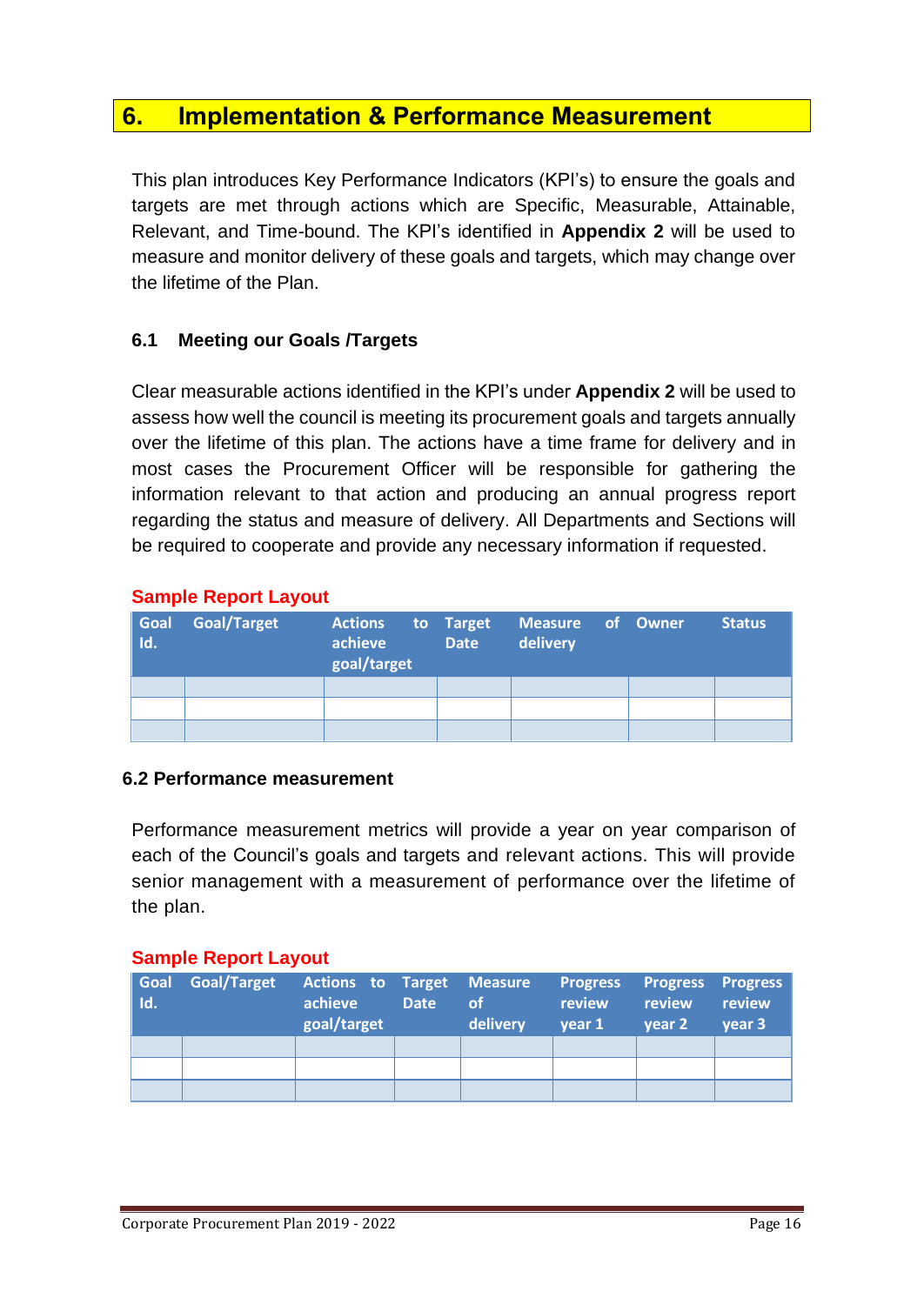# <span id="page-17-0"></span>**7. Governance and Communication Structure**

Having a clear line of governance and communication is vital to the success of this plan. The procurement function impacts on all departments within the organisation and therefore it is important that all relevant staff are both accountable and compliant in their procurement function duties.

## **7.0 Governance Structure**

- The Chief Executive (CE) has ultimate responsibility for the organisations procurement function and procurement compliance.
- The CE may at their own discretion delegate responsibility to other relevant members of Staff.
- Each Director of Service and Head of Finance is responsible for carrying out delegated functions assigned to them. They are also responsible for managing the organisations procurement function within their own directorate and must update the CE on a quarterly basis regarding the procurement compliance of their directorate.
- Each Department Head, is responsible for carrying out delegated functions assigned to them. They are also responsible for managing the organisations procurement function within their own department and must update their Director of Service/Head of Finance on a quarterly basis regarding the procurement compliance of the sections applicable to them.
- Each nominated Line Manager and/or Section Head is responsible for managing the organisations procurement function within their own section and must update their Department Head on a quarterly basis regarding staff procurement compliance.
- The Procurement Officer as both an administrator and facilitator, will:
	- o Provide best procurement advice and best practice to the CE, Senior Management and Staff.
	- o Put in place strategic measures, procedures, protocols and controls to deliver the organisations procurement function and meet procurement compliance.
	- o Liaise and engage with central procurement bodies e.g the Office of Government Procurement (OGP), the Local Government Operational Procurement Centre (LGOPC) and the Local Government Strategic Procurement Centre (LGSPC).
	- o Streamline procurement practices, identify opportunities for savings and utilise central, regional and collabrotive procurement arrangements (where possible).
	- o Manage and oversee the operation of a new Central Tendering Administration Unit **(CTA Unit)** and chair a new **Procurement Steering Group.**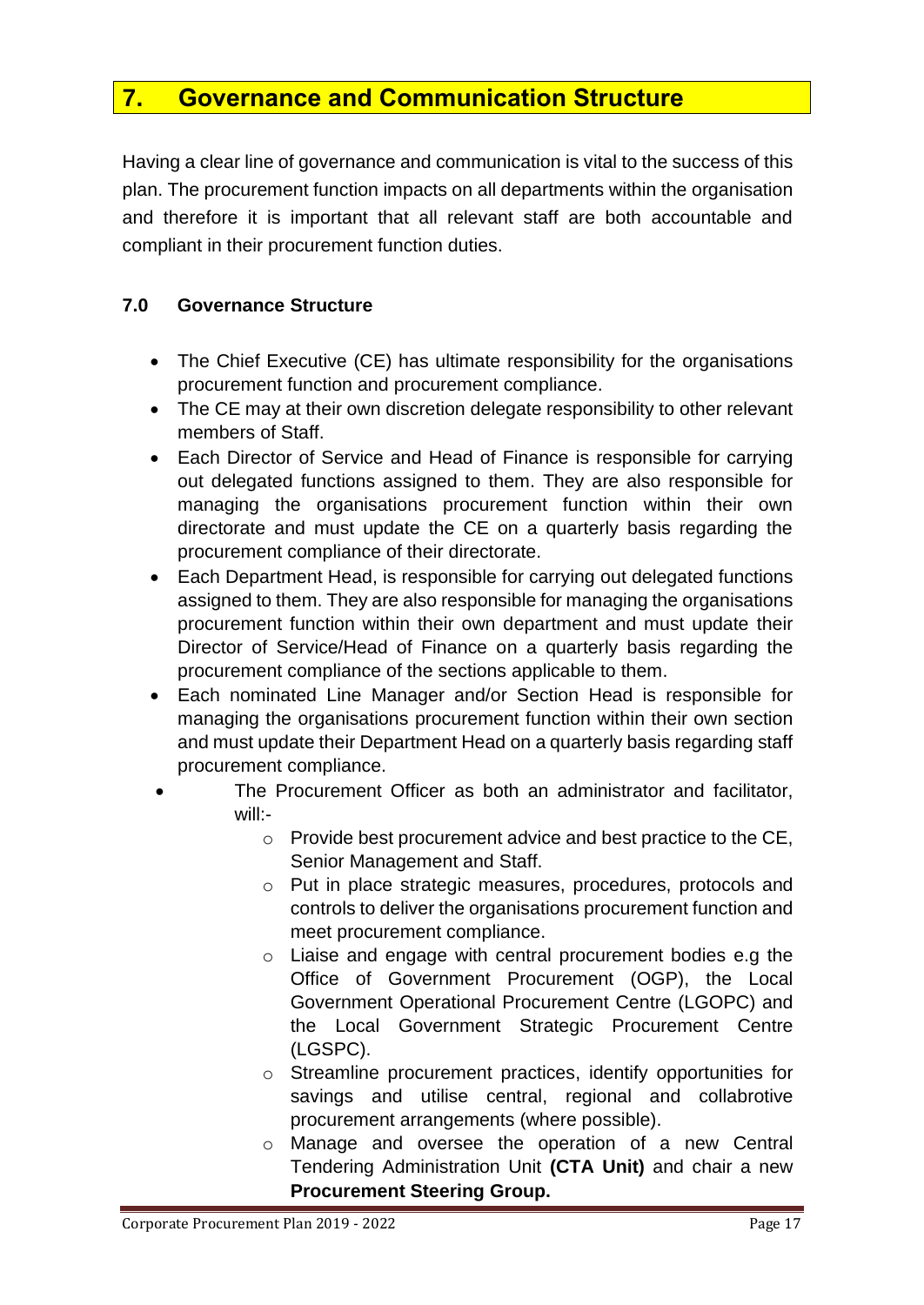- **A new Central Tendering Administration Unit (CTA Unit)** will provide ongoing tender administration assistance and support to staff preparing requests for tenders and / or quotations and administer specific elements of the tendering process and / or provide oversight where elements of the tendering process are being administered through an agreed section (as agreed by Senior Management).
- **The Procurement Steering Group (PSG)** members will meet on a quarterly basis to discuss procurement related issues, identify opportunities for savings, and promote procurement initiatives within their respective Departments.
- All Budget Holders will be responsible for the proper control, management, and spend of budgets allocated to them.
- All Departments / Sections / Municipal Districts to manage their own ordering and purchasing.
- Where the ordering and purchasing of specific goods and / or services is to be done centrally or through a specific office/department, staff will be required to comply with same.
- All Departments / Sections / Municipal Districts to manage their own contracts, unless the CE decides otherwise e.g that specific contracts are to be managed centrally through a nominated Department.
- All Purchasers / Approvers and Requisitioners involved in the Purchase to Pay Cycle, have specific Roles and Responsibilities attributed to them, which must be complied with.
- Payment of all invoices to be done centrally through the Councils Agresso Department.
- Monitoring and Policing of the compliance of the councils Procurement Function to be done through audit (Internal and External Audit) and through quarterly spot checks by the relevant Department Heads and Director of Services/Head of Finance.

# **7.1 Communication Structure**

The organisations Procurement Officer and the **(CTA Unit)** will champion the delivery of this plan. The Communication Plan detailed in this section and demonstrated in **figure 1** will be used to drive the procurement function throughout the organisation and provide a structured approach for communication between the Procurement Officer, the **CTA Unit,** Senior Management and Council Staff.

## **7.1.1 Procurement Advice**

Staff to contact the Procurement Officer and the **CTA Unit** for any Procurement advice and Information**.**

## **7.1.2 Central Tendering Administration Unit (CTA Unit)**

Staff to contact the **CTA Unit** prior to seeking written Quotations or initiating any Tender procedure.

#### **7.1.3 Staff Awareness**

The Procurement Web page located on the Council's intranet site, will provide staff best procurement practice and a one stop shop for all procurement related guidance, department circulars, EU Directives, procedures and protocols.

#### **7.1.4 Procurement Steering Group (PSG)**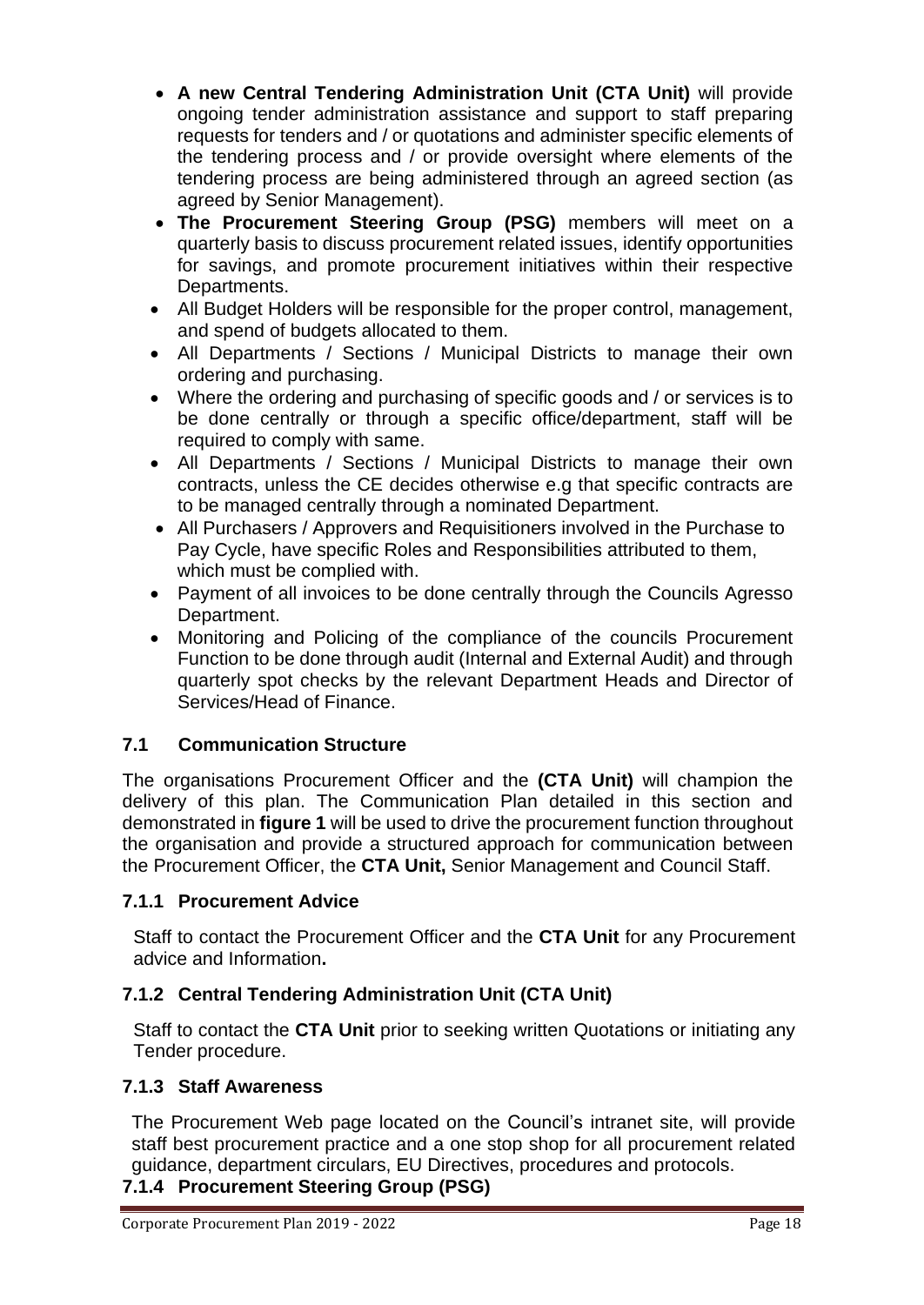Each Department will have a member of staff (preferably Budget holders/Line managers) on the Procurement Steering Group who will represent their relevant department on procurement related issues.

## **7.1.5 Quarterly Public Procurement Monitoring Report**

Relevant staff will be required to complete this report. The report will be used to provide the Chief Executive (CE) with a quarterly oversight on the procurement compliance of all departments within the organisation.

#### **7.1.6 Confidentiality and Non-Disclosure Agreement**

External experts' part of an Evaluation Team must sign a confidentiality and nondisclosure agreement.

#### **7.1.7 Key Performance Indicators (KPI's)**

 KPI's will be used to assess how well the organisation is meeting its procurement goals and targets annually.

#### **7.1.8 Staff Training**

Senior Management are committed to ensuring that relevant staff receive the proper procurement training to ensure the organisation meets its obligations under EU/National procurement legislation.

#### **7.1.9 Central Purchasing/Ordering**

Specific categories of spend (Stationery, Paper, ICT Consumables etc) will be required to be purchased and ordered through a single central department, to streamline the process and ensure discounts (if any) are achieved.

#### **7.1.10 Registers and Contract Award Notices**

The **CTA Unit** will be responsible for maintaining a Chief Executive Order (CEO) Register for Contract Awards only, a Procurement Risk Register, a Quotation Award Register for awards following a written quotation competition, and a Contract Register for all contracts awarded following a tendered competition or from any call off competition under a framework/Dynamic Purchasing System (DPS). The **CTA Unit** will also publish all Contract Award Notices. Section 8 refers.

#### **7.1.11 Public Spending Code**

Council Staff will be required to comply with the Public Spending Code and relevant department circulars and provide all necessary information required for the completion of the annual quality assurance (QA) report. Confirmation of assurance of compliance with the Public Spending Code will be sought on an annual basis from the Heads of each Section / Department.

#### **7.1.12 Public Awareness**

The procurement web page located on the organisations public web site [\(www.cavancoco.ie\)](http://www.cavancoco.ie/) will provide the public with relevant and up to date procurement information including but not limited to procurement advice, supplier support tools, relevant links to contracts and tender publications, copies of the organisations annual quality assurance (QA) reports, copies of post project reviews for large scale investments (where value exceeds €20m) quarterly lists of purchase orders greater than €20,000 and details of procurements valued over €10million.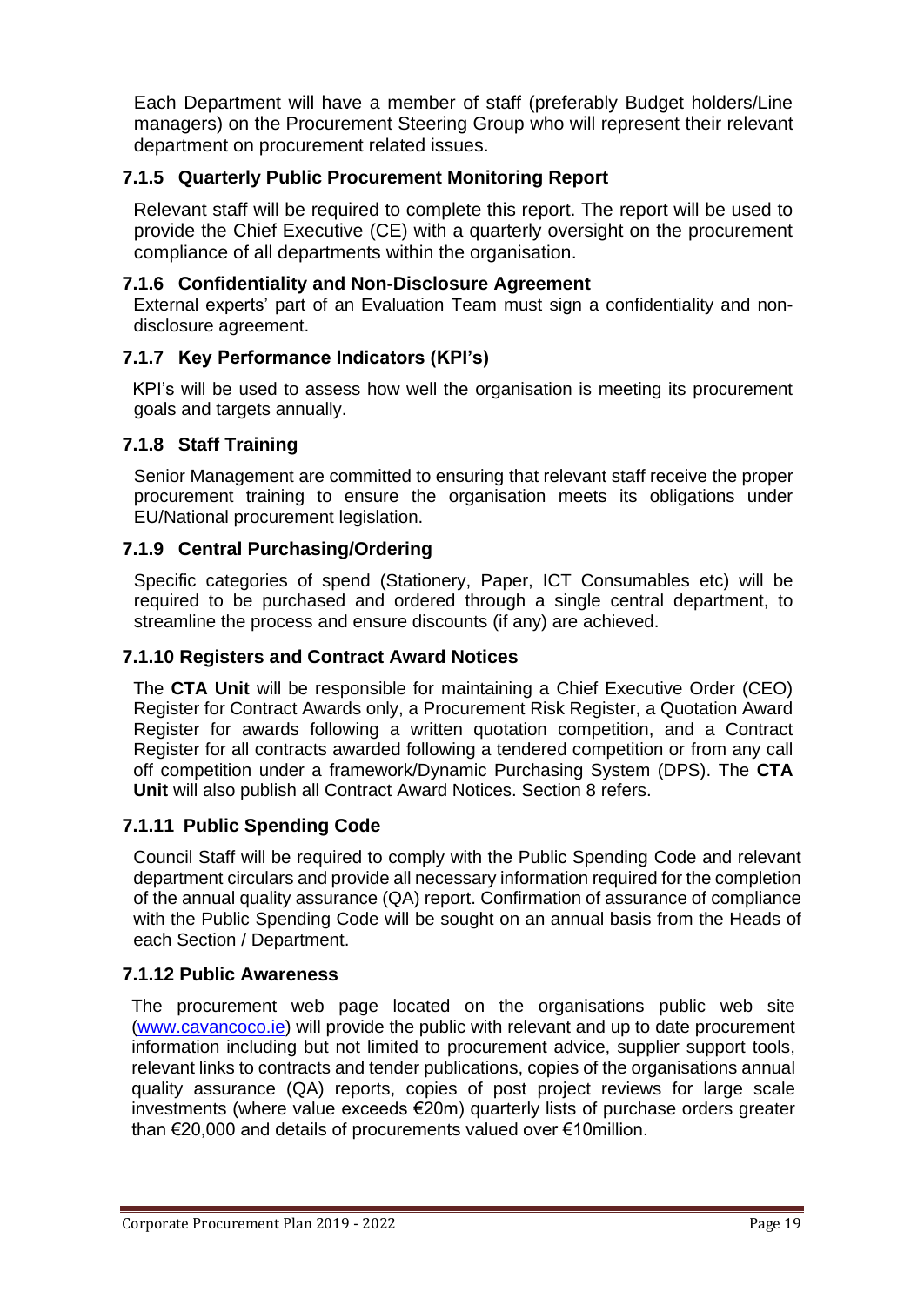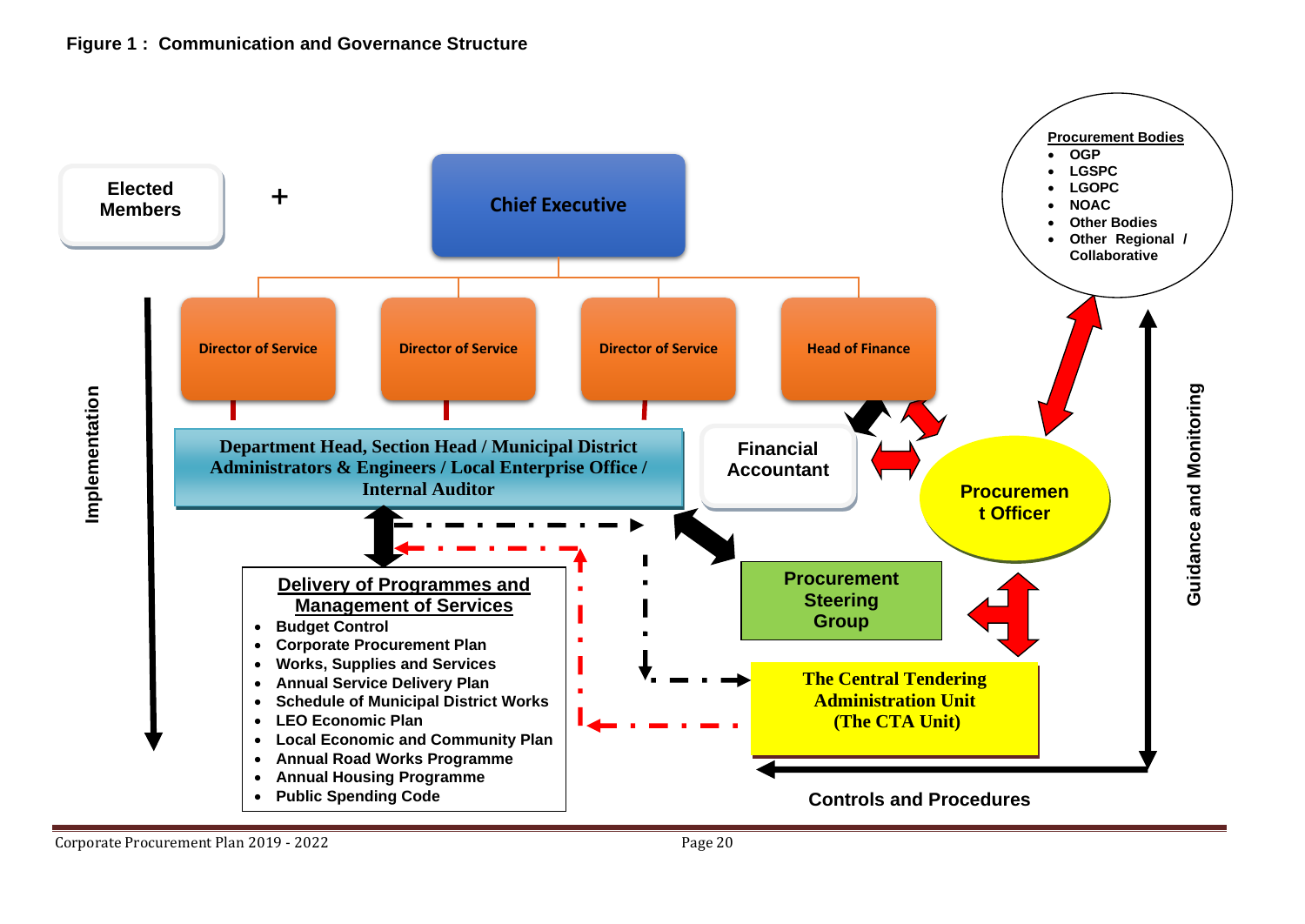# <span id="page-21-0"></span>**8. Organisational Procurement Protocols**

#### **8.0 Council Procurement Protocols**

To meet the objectives and deliver the goals and targets of this strategic procurement plan, the following organisational procurement protocols will apply: -

- **To comply with procurement rules and tender appropriately: -**
- Staff should always (unless otherwise agreed) contact and check with the **Central Tendering Administration Unit (CTA Unit)** for advice, prior to initiating any tender competition or seeking written quotations.
- Methods for seeking written quotations will be by electronic means (email / Quick Quote facility on the etender website) or by post (when electronic means is not deemed suitable).
- All council run quotation (written quotation) competitions valued €10,000 ex vat and higher will be advertised through the **CTA Unit** and sought by using the Quick Quote facility on the etender website [www.etenders.gov.ie](http://www.etenders.gov.ie/) (unless otherwise agreed)
- Staff encouraged to use the Quick Quote facility on the etender website [www.etenders.gov.ie,](http://www.etenders.gov.ie/) for quotation (written quotation) competitions valued above €5,000 ex vat and below €10,000 ex vat.
- Staff encouraged to use email / the Quick Quote facility on the etender website - [www.etenders.gov.ie,](http://www.etenders.gov.ie/) for quotation (written quotation) competitions valued above €1,000 ex vat and below €5,000 ex vat.
- All council run tender competitions to be advertised and sought through the **CTA Unit** using the etender website - [www.etenders.gov.ie](http://www.etenders.gov.ie/)
- Tender responses for above EU threshold tender competitions must be submitted electronically (unless otherwise agreed).
- Tender responses for above National threshold tender competitions may be submitted electronically.
- Quotation responses for below National threshold quotation competitions may be submitted electronically.
- All council run mini competitions under Supplygov frameworks / Dynamic Purchasing Systems to be advertised and sought through the **CTA Unit or an agreed Section**.
- Tender responses to council run mini competitions under Supplygov Frameworks / Dynamic Purchasing Systems must be submitted electronically (unless otherwise agreed).
- All council run mini competitions under any other National, Regional, Local or collabrative framework / Dynamic Purchasing System will be advertised and sought through the **CTA Unit or an agreed Section.**
- The **CTA Unit or an agreed Section** will in accordance with the council opening procedure, - open, and record submissions received under the relevant tender and quotation competitions administered through them.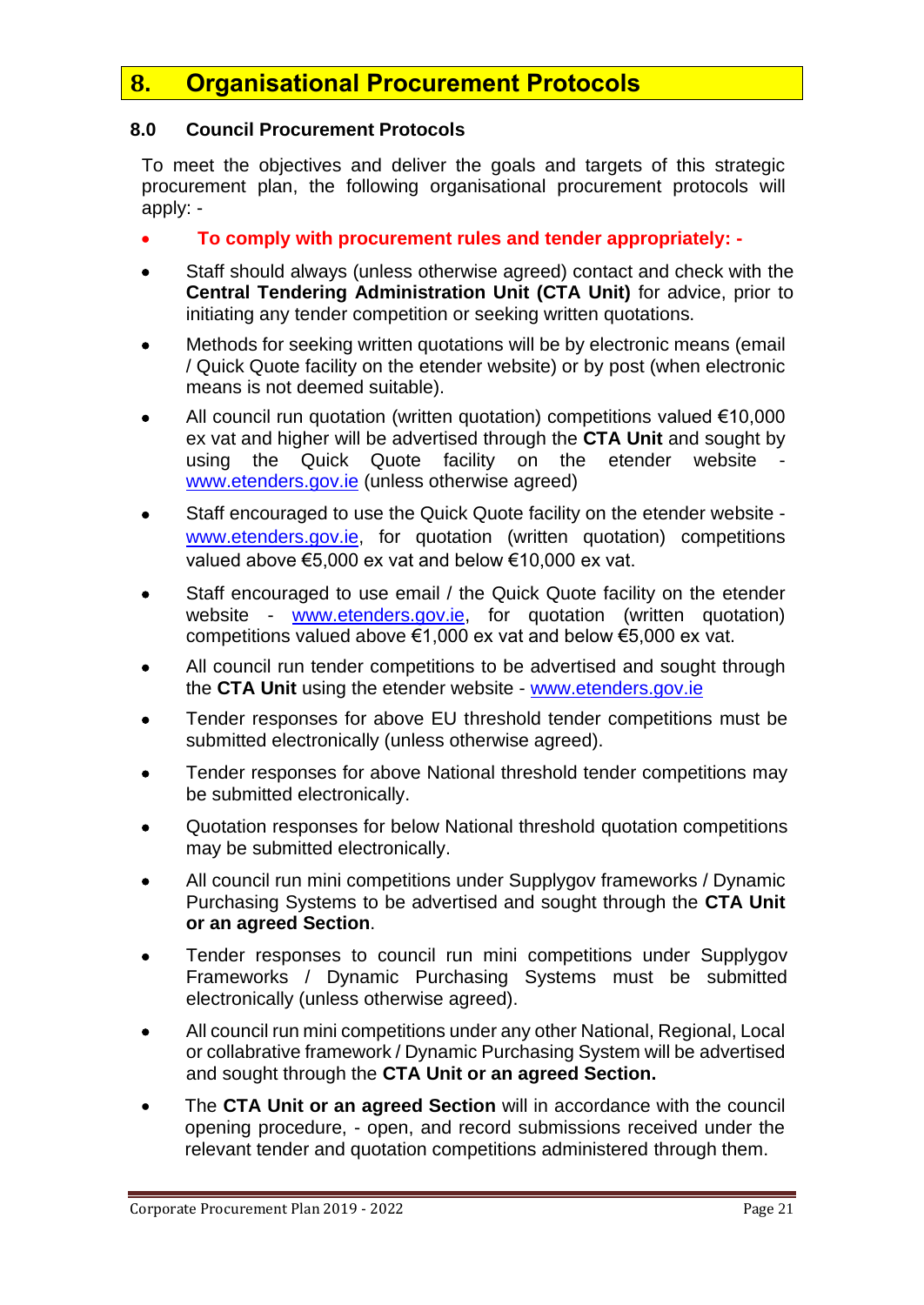## • **To achieve best value for money and best practice: -**

- Identify opportunities for savings across all departments.
- Identify aggregation opportunities and aggregate Council run tenders (where possible).
- Utilise the Office of Government Procurement's centralised contracts / frameworks (where applicable) for goods and services.
- Utilise the Local Government Operational Procurement Centre's centralised contracts / frameworks and / or Dynamic Purchasing Systems (DPS's) for Plant Hire and Minor Civil Works (where applicable) using supplygov.
- Utilise other National / Regional / Collaborative contracts / frameworks and / or Dynamic Purchasing Systems (DPS's) (where applicable).
- Participate in other National / Regional / Collaborative tendering processes with other Local Authorities and / or Public Bodies.
- Seek Quotations for below National Threshold requirements Where no suitable Contract or Framework or Dynamic Purchasing System is available or can be used.

The National Threshold: -

- for (Goods) Supplies and / or Services is €25,000 ex vat and
	- for Works and Work-related services is €50,000 ex vat.

| For (Goods) Supplies and<br>Services and Works and Work-<br>related Services - valued | <b>Procurement Procedure -</b><br><b>Local Rule</b> | <b>Notes</b>                                                                                                     |  |  |
|---------------------------------------------------------------------------------------|-----------------------------------------------------|------------------------------------------------------------------------------------------------------------------|--|--|
| Less than €1,000 ex vat                                                               | Seek min 1 or More verbal quotes                    | 1. Written Specification must be<br>provided for Quotation competitions                                          |  |  |
| Between $€1,000$ and less than<br>€5.000 ex vat                                       | Seek min 1 or more written quotes                   | valued €10,000 ex vat and higher.<br>Below this a written specification maybe                                    |  |  |
| Between €5,000 and less than<br>€25,000 ex vat                                        | Seek min 3 or more written quotes                   | provided.<br>2. If fewer than 3 / 5 bidders (whatever                                                            |  |  |
| For Works and Work-related<br>services only - valued                                  | <b>Procurement Procedure -</b><br><b>Local Rule</b> | the case maybe) submit quotes, the<br>council must only proceed with award if                                    |  |  |
| Between $€25,000$ and less than<br>€50,000 ex vat                                     | Seek min 5 or more written quotes                   | it considers that there has been genuine<br>competition and that the bid selected<br>represents value for money. |  |  |

**With regards below National Threshold requirements for (Goods) Supplies and / or Services**. Where the organisations local rules on the minimum number of quotes required is deemed not practical for a certain project, due to the urgent / sensitive / specific / specialised nature and scale of the project, the Chief Executive or Director of Service/Head of Finance may in accordance with the national guidelines use the discretion provided in same to adopt values and procedures more suitable to procure the project in question.

Seek Tenders for above National Threshold requirements - Where no suitable Contract/Framework or Dynamic Purchasing System is available or can be used.

| <b>Supplies and Services and</b><br><b>Works and Work-related</b><br><b>Services valued</b> | <b>Procurement Procedure -</b><br>National and / or EU Rule                                       | <b>Notes</b>                                                                                                                                                          |
|---------------------------------------------------------------------------------------------|---------------------------------------------------------------------------------------------------|-----------------------------------------------------------------------------------------------------------------------------------------------------------------------|
| Above the National Thresholds<br>ex vat                                                     | Advertise on www.etender.gov.ie                                                                   | Circular $10/10$ and $10/14$ – require the use<br>of an open tendering procedure for general                                                                          |
| Above the EU Thresholds ex vat                                                              | Advertise on www.etender.gov.ie<br>and advertise in the Official<br>Journal of the European Union | goods/supply and service contracts valued<br>below €134,000 (ex vat) and for works and<br>work related services contracts valued<br>below $\epsilon$ 250,000 (ex vat) |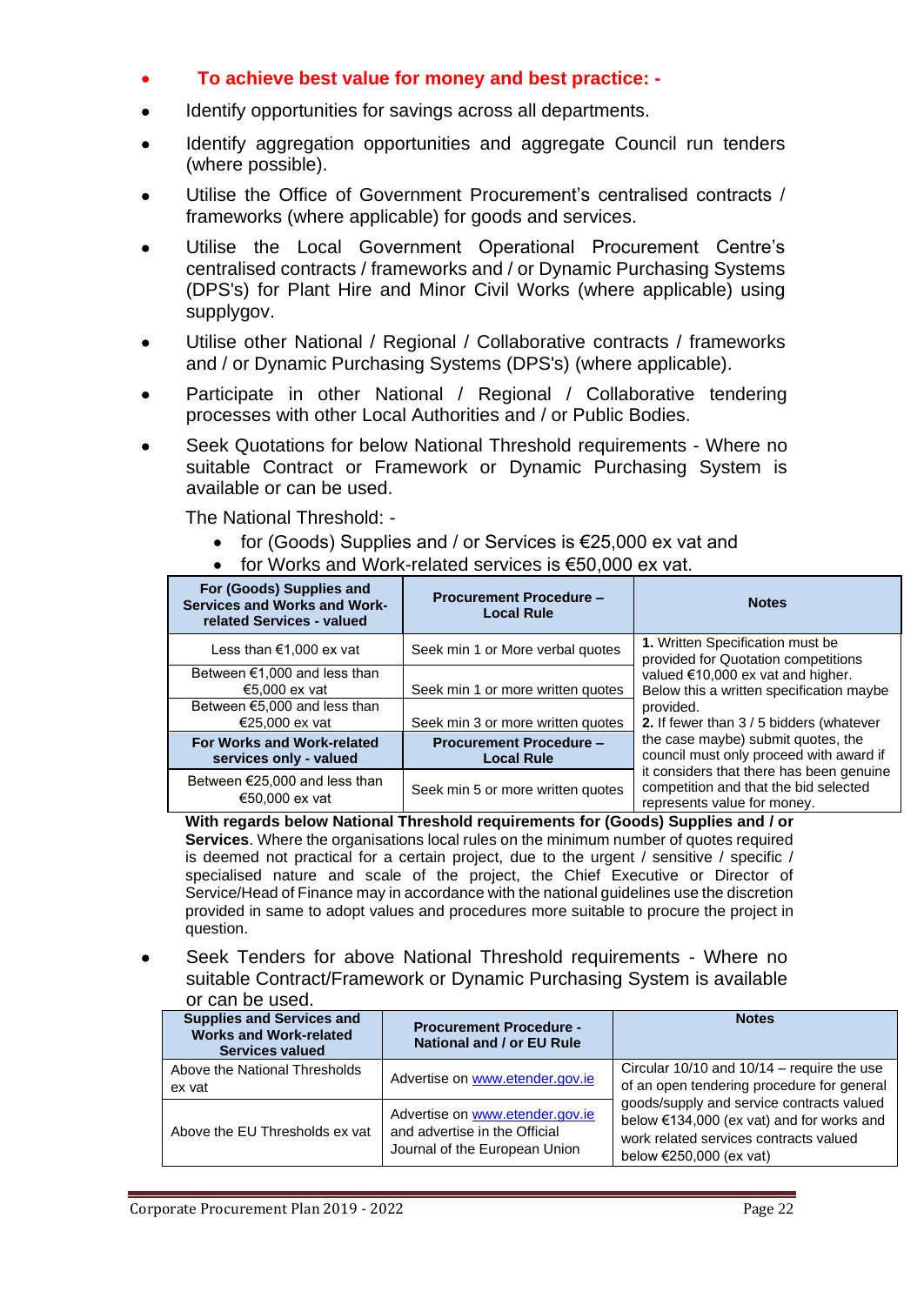#### • **To obtain proper approvals and comply with procurement checks: -**

- Tasks required for the Procurement Monitoring Report must be completed on a quarterly basis by the relevant Section Heads, Department Heads and Director of Service/Head of Finance.
- Confirmation of assurance of compliance with the Public Spending Code must be completed on an annual basis by the Heads of each Section / Department.
- External experts' part of an Evaluation Team must sign a confidentiality and nondisclosure agreement.
- Only staff at the appropriate grade levels are authorised by The Chief Executive **(CE)** to accept a quotation and/or tender, and/or sign/sign and seal a contract of a certain value**.**
- A Chief Executive Order **(CEO)** is required to authorise the acceptance and award of a contract following a tendered competition for works, supplies and services irrespective of value and any award following a quotation competition where the winning quotation is valued €10,000 ex vat and higher. Only the **CTA Unit** can generate and allocate a **CEO** number for contract awards. Staff will be required to provide specific information to the **CTA Unit** in order to be allocated a **CEO** number.
- Any change or modification to a Contract sum, after the contract is awarded and during the contract term irrespective of value, must be approved by a staff member at the appropriate grade level, who is authorised to accept the revised total value of the revised contract sum.
- A Chief Executive Order **(CEO)** is also required to authorise the payment of all Non-Procurement Related spend irrespective of value unless otherwise agreed by the Chief Executive. Records of these orders must be generated and maintained by the relevant section / department.
- The **CTA Unit** will maintain a Chief Executive Order (CEO) Register for Contract Awards only, a Procurement Risk Register, a Quotation Award Register for awards following a written quotation competition, and a Contract Register for all contracts awarded following a tendered competition or from any call off competition under a framework/Dynamic Purchasing System (DPS).
- The **CTA Unit** will allocate a Procurement Reference (Proc Ref) number for each contract awarded for all tendered works, supplies and services. The agresso department to upload all Proc Refs onto the Agresso MS4 system.
- The **CTA Unit** will publish all Contract Award Notices for tendered works, supplies and services on etenders and / or the OJEU.
- The **CTA Unit** will create Non-Procurement Reference (Non-Proc Ref) numbers for specific non-procurement related account elements e.g grants, rent, etc. These Non-Proc Refs will be uploaded to the Agresso MS4 system.
- The **CTA Unit** will allocate a unique Written Quotation Reference number for all approved quotation competitions valued €1,000 ex vat and higher.
- Low Value Purchase (LVP) Cards as a method of payment, can be used (if possible) for purchases where a verbal quotation is a suitable method of procurement. (Cards can be used for individual / one off purchases below  $\epsilon$ 1,000 incl vat, with a Maximum spend limit of €3,800 per month). These amounts may change subject to relevant Department Head approval and prior agreement with the Head of Finance.
- Where a LVP card holder has been given the relevant approval to use the card for purchases under a National / Regional / Local / Collaborative Contract / Framework or Dynamic Purchasing System, they must reference the relevant Proc Ref / Quotations Ref in the monthly agresso upload sheet.
- The **CTA Unit or an agreed Section** will Store all relevant Tender Documentation and / or all Quotation Documentation in accordance with Council Procedure.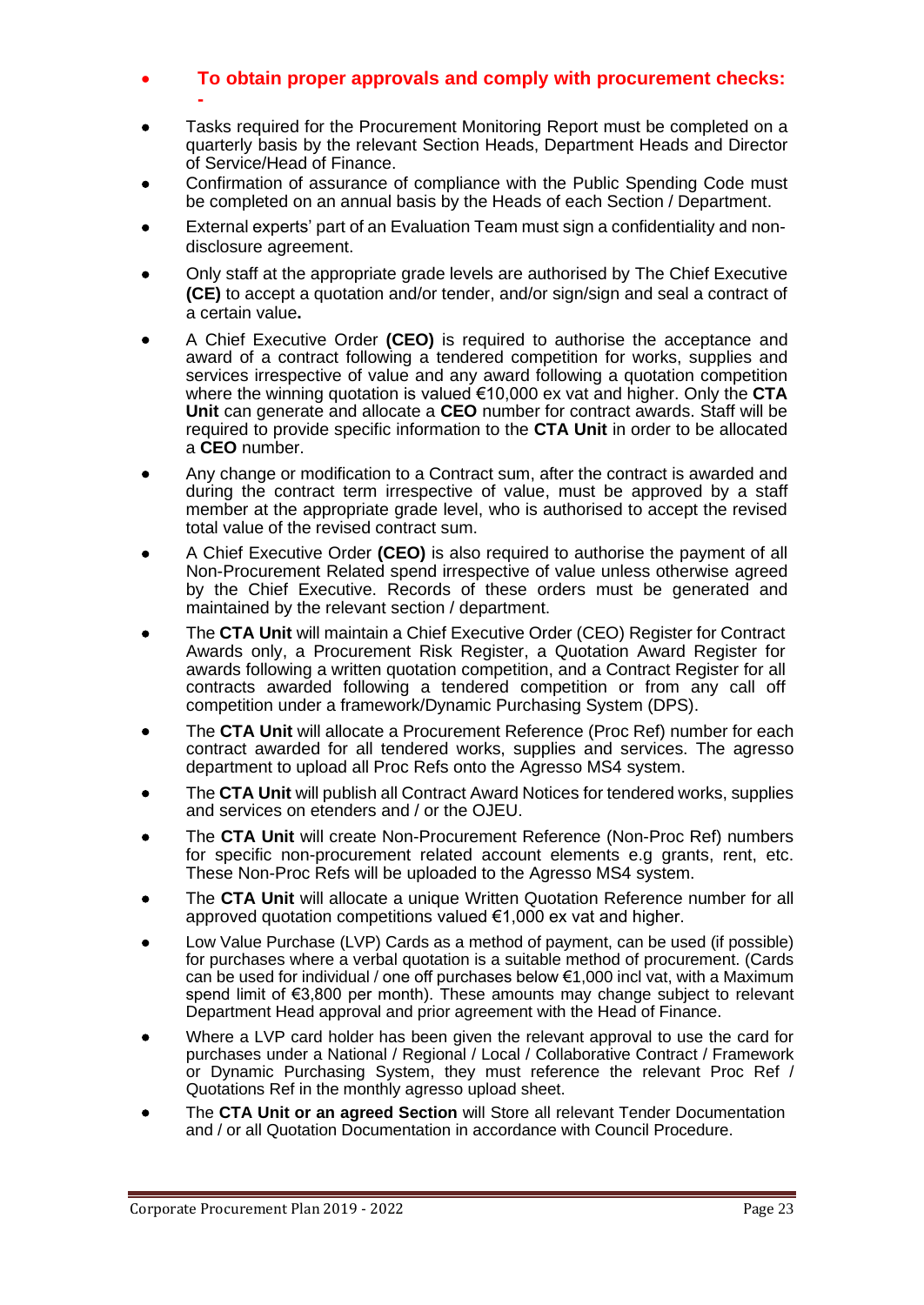#### • **To carry out the purchasing and transactional process correctly: -**

- Purchase Orders **(PO)** must be raised correctly. There must be a clear separation of duties between requisitioners and approvers. Staff can't be both. Usually staff at Grade 3 and 4 level will be requisitioners and the higher grades will be the approvers.
- Staff are required to pick the correct and most appropriate product codes when raising a **PO**.
- The Chief Executive **(CE)** and or the Head of Finance may require that the procurement check facility under Agresso MS4 regarding requisitions be switched on for all or some agresso product codes.
- All Staff to adhere to the Head of Finances policy regarding the Requisition / Purchase to Pay Cycle, incl roles and responsibilities **e.g** from raising a purchase order on the Agresso MS4 system, to receiving the goods and services, to receipt of invoice and finally to payment.
- Staff required to pick the correct procurement type used e.g **Col = Collaboration, LAQ= La Quotes/Supplygov, Loc = Local, NAT = National, Quo = Quotation**  when raising a Purchase Order on the Agresso MS4 system.
- Staff required to pick either a Procurement References (Proc Ref) or Non-Procurement Reference (Non Proc Ref) or upload a Quotation Verbal (QV) or a Quotation Written (QW) form when raising a Purchase Order on the Agresso MS4 System.
- Only staff at the appropriate grade levels are authorised by the Chief Executive **(CE)** to approve certain value Purchase Orders**.**
- Payment of all invoices to be done centrally through the Councils Agresso Department.
- **To enter into and manage contracts correctly: -**
- Staff must comply with the relevant Contract / Framework / Dynamic Purchasing System used whether established at National, Regional, Local or by collaborative means and must comply and apply the relevant contract terms and conditions when awarding under same.
- For the organisations own Contracts / Frameworks / Dynamic Purchasing Systems, the following contract terms & conditions will generally apply: -
	- The LGMA Supplies and Services Contracts Terms and Conditions must be used for contracts valued above National threshold but below EU threshold and maybe used for below national threshold if deemed necessary.
	- The OGP Supplies and Services Contracts Terms and Conditions must be used for contracts valued above EU threshold.
	- The CWMF Works Contracts and Work related (Consultancy) Services Contracts must be used for all contracts above National and EU thresholds and any relevant contract valued below national threshold if deemed necessary.

#### • **To discharge the procurement function with probity, transparency and accountability,**

• Monitoring staff compliance with the organisations procurement function will be done through Internal and External Audit and through quarterly spot checks by the relevant Department Heads and Director of Services/Head of Finance.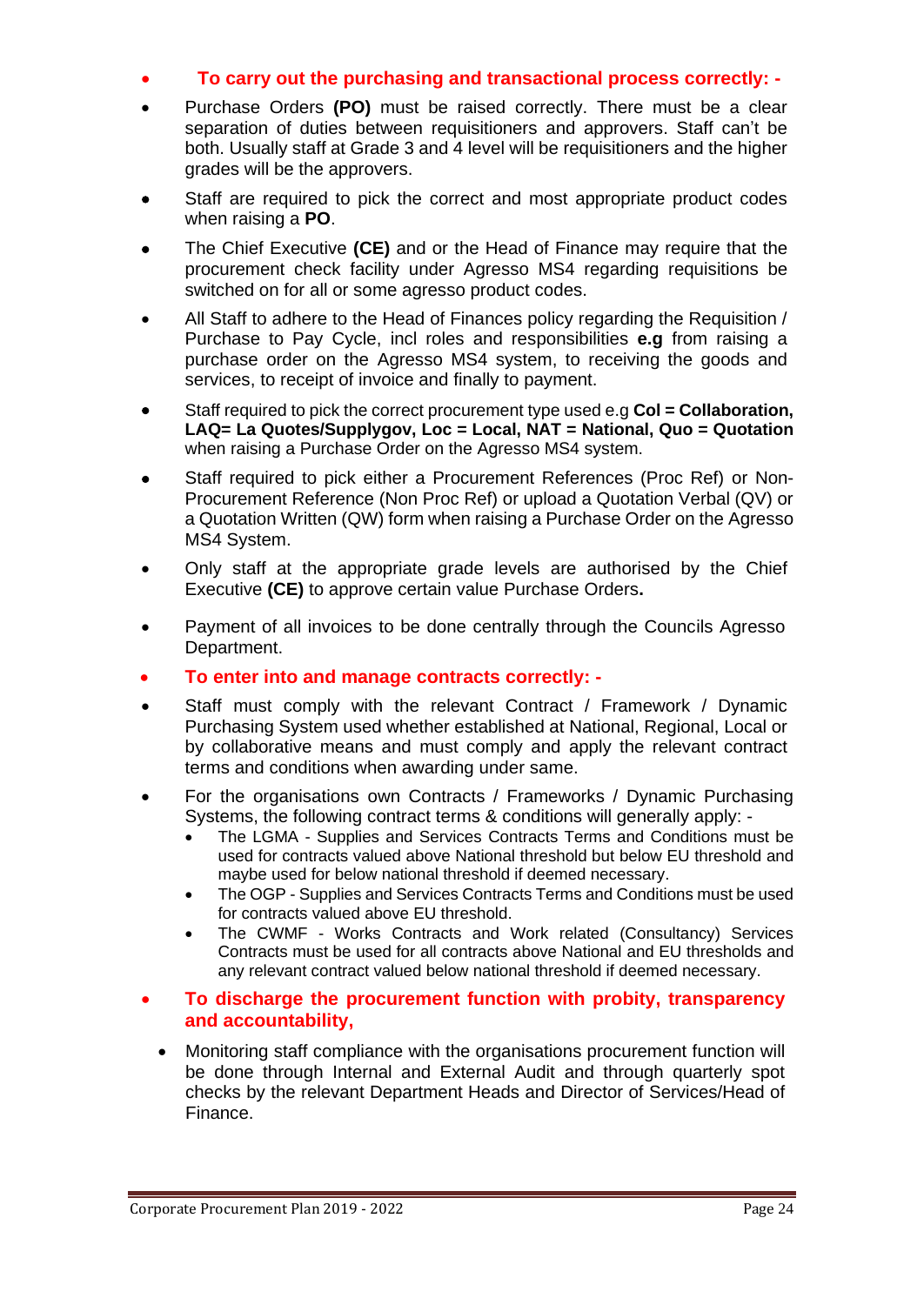# <span id="page-25-0"></span>**9. Approval of Corporate Procurement Plan**

The aim of this plan is to strengthen the procurement function within the organisation, while continuing to promote procurement compliance and value for money savings. The plan introduces a new procurement strategy that requires the organisation to shift to new procurement and purchasing paradigms and practices. A new Central Tendering Administration Unit (CTA Unit) is key to this new strategy and will streamline the organisations tendering process and reduce the administrative burden on staff.

The successful operation and delivery of this plan will require leadership from the Management Team, the Procurement Officer and the Central Tendering Administrative Unit (CTA Unit) along with the support and commitment of the elected members, budget holders, buyers, staff and other stakeholders in pursuit of the objectives of this plan.

Through the execution of this Plan a significant and valuable contribution will be made to deliver the objectives of the council's corporate mission statement to the citizens of Cavan by providing the best possible level of service within available resources.

This Version 2 of the Corporate Procurement Plan 2019 – 2022 will take effect from the **21st December 2020**

Mr. Tommy Ryan Chief Executive

**Date**: **21/12/2020**

\_\_\_\_\_\_\_\_\_\_\_\_\_\_\_\_\_\_\_\_\_\_\_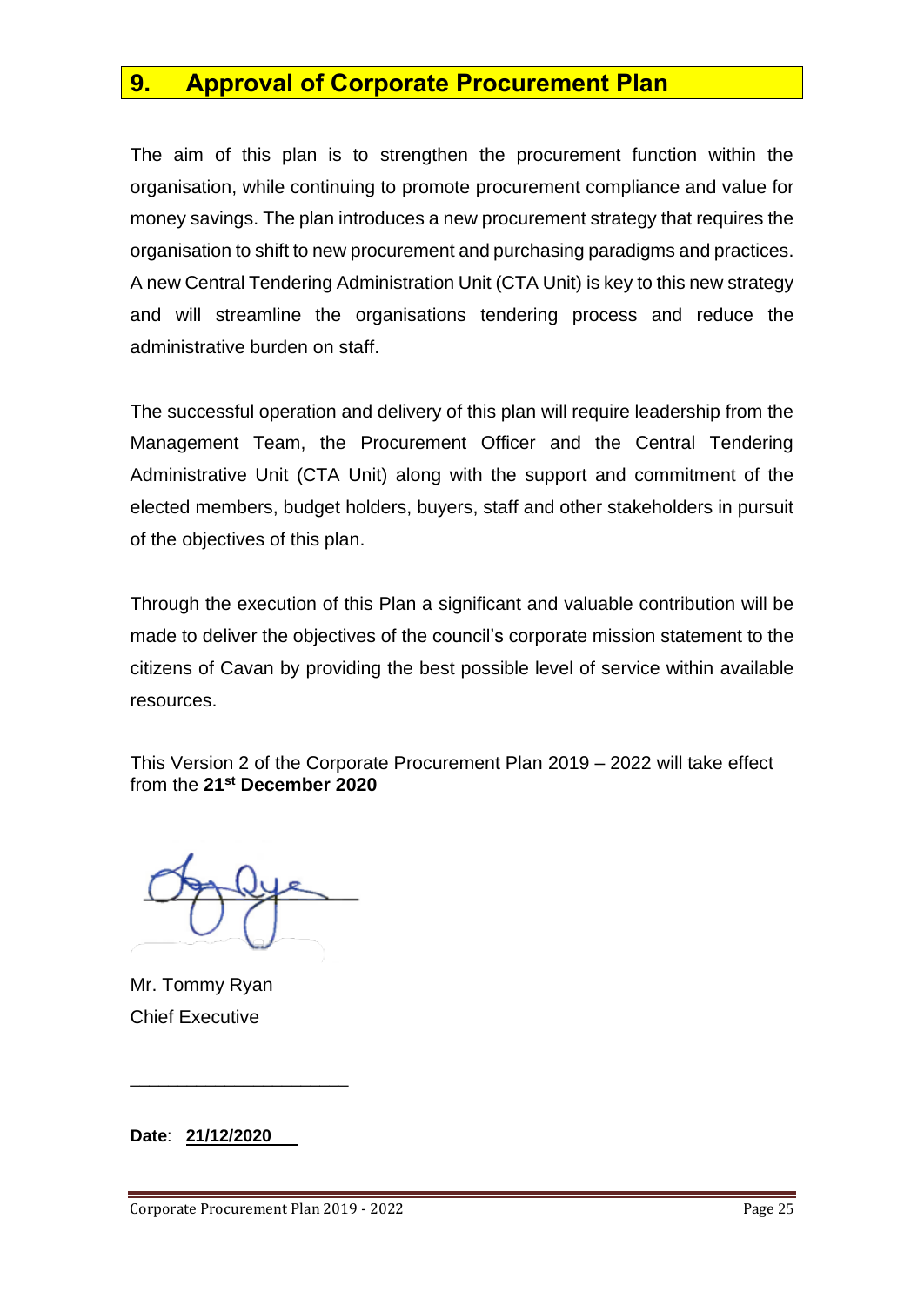<span id="page-26-0"></span>**Appendices**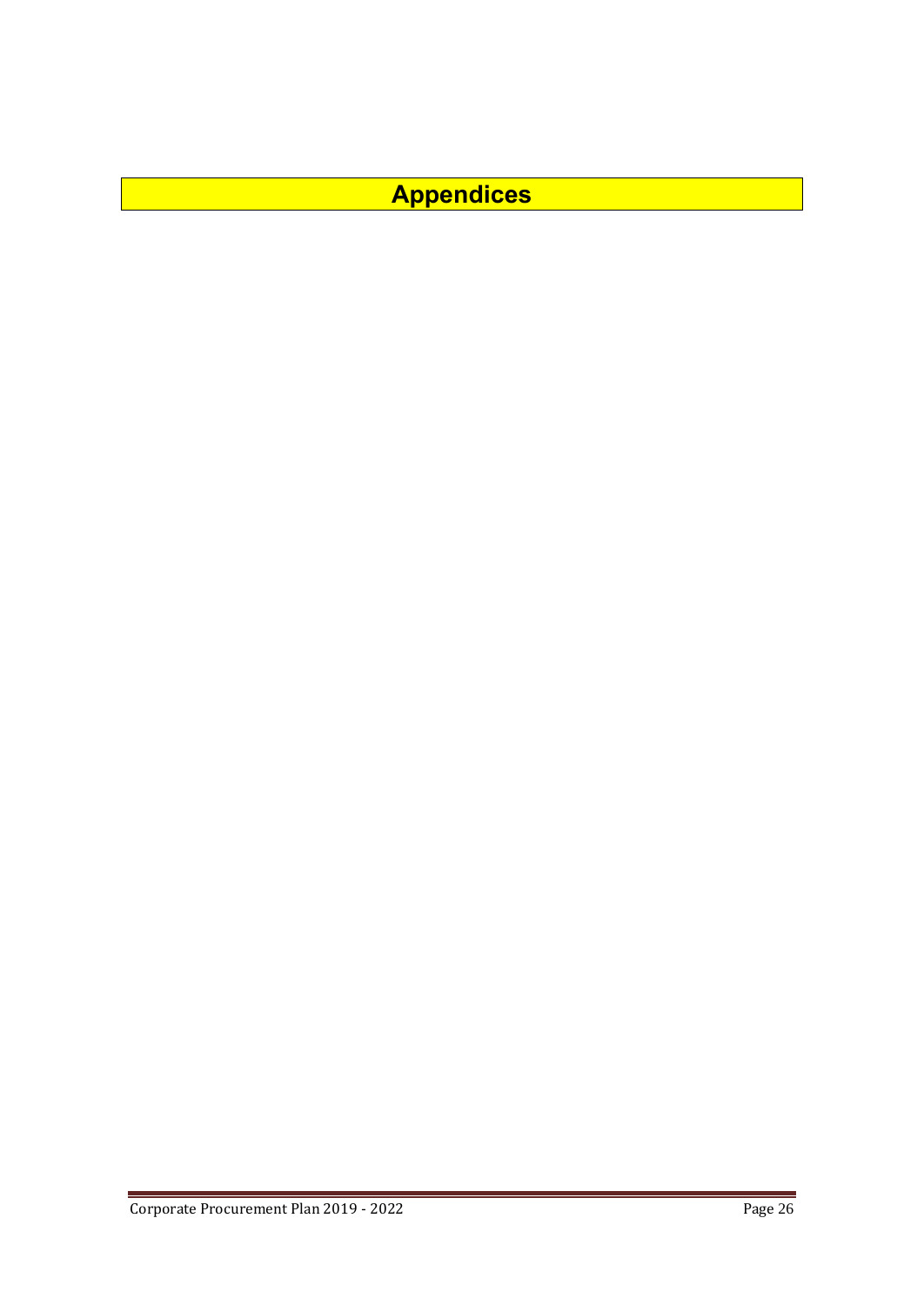<span id="page-27-0"></span>

|                                                                                                                                                                                                                                                                                                                               | <b>Appendix 1: Approval Limits and Requirements</b>                                                                                                                                                    |                                                                                                                                                                                                                                                                                                                                                                                                                                                                                                                                                                                                                                                                                                                                                   |  |
|-------------------------------------------------------------------------------------------------------------------------------------------------------------------------------------------------------------------------------------------------------------------------------------------------------------------------------|--------------------------------------------------------------------------------------------------------------------------------------------------------------------------------------------------------|---------------------------------------------------------------------------------------------------------------------------------------------------------------------------------------------------------------------------------------------------------------------------------------------------------------------------------------------------------------------------------------------------------------------------------------------------------------------------------------------------------------------------------------------------------------------------------------------------------------------------------------------------------------------------------------------------------------------------------------------------|--|
| <b>Grade or Position</b>                                                                                                                                                                                                                                                                                                      | <b>Approval Limits for</b><br><b>Purchase Orders -</b><br><b>Payments</b>                                                                                                                              | <b>Approval Limits for</b><br><b>Accepting Tenders / Quotations and for</b><br>signing Contracts (incl affixing the Council<br><b>Seal where necessary)</b>                                                                                                                                                                                                                                                                                                                                                                                                                                                                                                                                                                                       |  |
| <b>Chief Executive,</b>                                                                                                                                                                                                                                                                                                       | All value payments for<br>Goods, Supplies, Services,<br>and Works                                                                                                                                      | Can accept any value Tender/Quotation and sign<br>any value Contract                                                                                                                                                                                                                                                                                                                                                                                                                                                                                                                                                                                                                                                                              |  |
| <b>Director of Services,</b><br><b>Head of Finance,</b>                                                                                                                                                                                                                                                                       | Goods, Supplies Services,<br>and Works where the total<br>involved<br>does<br>not<br>sum<br>exceed €500,000 incl vat                                                                                   | Acceptance of Tenders for works or signing of Plant Hire<br>and Civil Works Contracts or fixing of all charges for<br>Plant, Civil Works and Machinery List where the sum<br>involved does not exceed €500,000 ex vat.<br>Acceptance of Tenders for Goods, Supplies and                                                                                                                                                                                                                                                                                                                                                                                                                                                                           |  |
|                                                                                                                                                                                                                                                                                                                               |                                                                                                                                                                                                        | Services or signing of contracts for same where the<br>sum involved does not exceed €150,000 ex vat<br>Acceptance of Quotations for Works (incl Work Related<br>Services) or signing of Plant hire and Civil Work<br>Contracts (incl Work Related Services Contracts) or<br>fixing of all charges for Plant, Civil Works (incl Work<br>Related Services) and Machinery List where the sum<br>involved is below €50,000 ex vat.<br>Acceptance of Quotations for Goods, Supplies and<br>Services or signing of contracts for same where the                                                                                                                                                                                                         |  |
| Grade 8 or equivalent<br>Senior Engineer, Senior Planner,<br>Senior Executive Officer, Chief Fire<br>Officer, County Librarian, Head of<br>Information Systems, Head<br>of<br>Enterprise, Financial Accountant, or<br>equivalent grades,                                                                                      | Goods, Supplies Services,<br>and Works where the total<br>involved<br>does<br>not<br>sum<br>exceed €150,000 incl vat                                                                                   | sum involved is below €25,000 ex vat.<br>Acceptance of Tenders for works or signing of Plant Hire<br>and Civil Works Contracts or fixing of all charges for<br>Plant, Civil Works and Machinery List where the sum<br>involved does not exceed €150,000 ex vat.<br>Acceptance of Tenders for Goods, Supplies and<br>Services or signing of contracts for same where the<br>sum involved does not exceed €25,000 ex vat<br>Acceptance of Quotations for Works (incl Work Related<br>Services) or signing of Plant hire and Civil Work<br>Contracts (incl Work Related Services Contracts) or<br>fixing of all charges for Plant, Civil Works (incl Work<br>Related Services) and Machinery List where the sum<br>involved is below €50,000 ex vat. |  |
| Senior Executive Engineer<br>or<br>equivalent<br>Senior Executive Engineer, Senior<br><b>Executive Planner, Senior Executive</b><br>Chemist, Senior Assistant Chief Fire<br>Officers, Administrative Officer -<br>Grade 7, Senior Executive Librarian<br>or equivalent grades                                                 | Goods, Supplies Services,<br>and Works where the total<br>sum does not exceed<br>€90.000 incl vat                                                                                                      | Acceptance of Quotations for Goods, Supplies and<br>Services or signing of contracts for same where the sum<br>involved is below €25,000 ex vat.<br>Acceptance of Quotations for Works (incl Work Related<br>Services) or signing of Plant hire and Civil Work<br>Contracts (incl Work Related Services Contracts) or<br>fixing of all charges for Plant, Civil Works (incl Work<br>Related Services) and Machinery List where the sum<br>involved is below €10,000 ex vat.<br>Acceptance of Quotations for Goods, Supplies and<br>Services or signing of contracts for same where the<br>sum involved is below €10,000 ex vat.                                                                                                                   |  |
| <b>Executive Engineer or equivalent</b><br>Executive<br>Executive<br>Engineer,<br>Environmental<br>Scientist,<br>or<br>equivalent grades,<br>Grade 6 or equivalent<br>Senior Staff Officer, Senior Social<br>Worker,<br>Senior<br>Executive<br>Technician,<br>Executive<br>Librarian,<br>Clerk of Works / Building Inspector, | Goods, Supplies Services,<br>and Works where the total<br>sum does not exceed<br>€30,000 incl vat<br>Goods, Supplies Services,<br>and Works where the total<br>sum does not exceed<br>€10,000 incl vat |                                                                                                                                                                                                                                                                                                                                                                                                                                                                                                                                                                                                                                                                                                                                                   |  |
| Chief<br>Technician,<br>Assistant<br>Engineer, or equivalent grades,<br><b>Grade 5 or equivalent</b><br>Staff Officer, Librarian, Executive<br>Technician, or equivalent grades,                                                                                                                                              | Goods, Supplies Services,<br>and Works where the total<br>sum does not exceed €5,000<br>incl vat                                                                                                       |                                                                                                                                                                                                                                                                                                                                                                                                                                                                                                                                                                                                                                                                                                                                                   |  |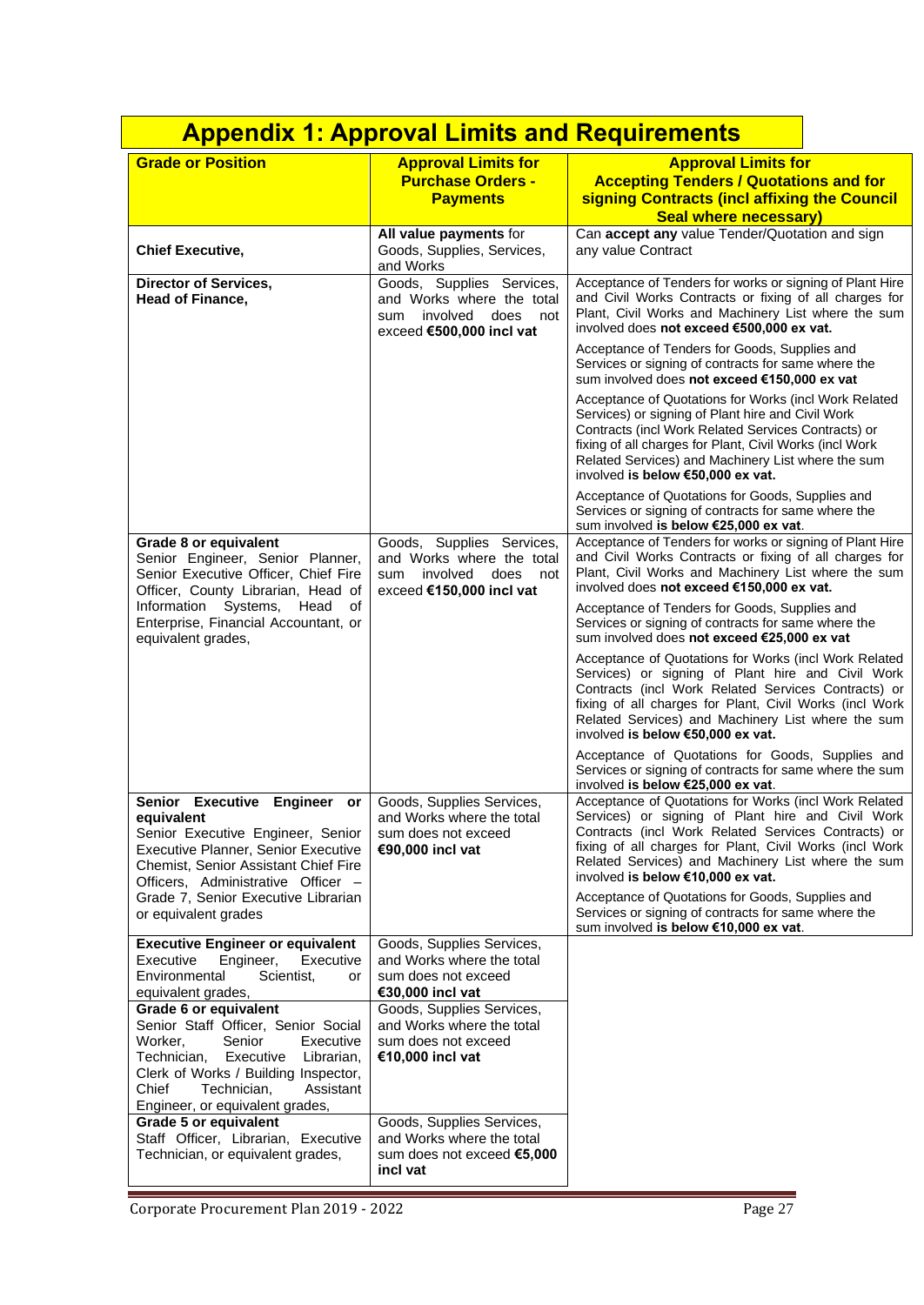<span id="page-28-0"></span>**Appendix 2: Actions**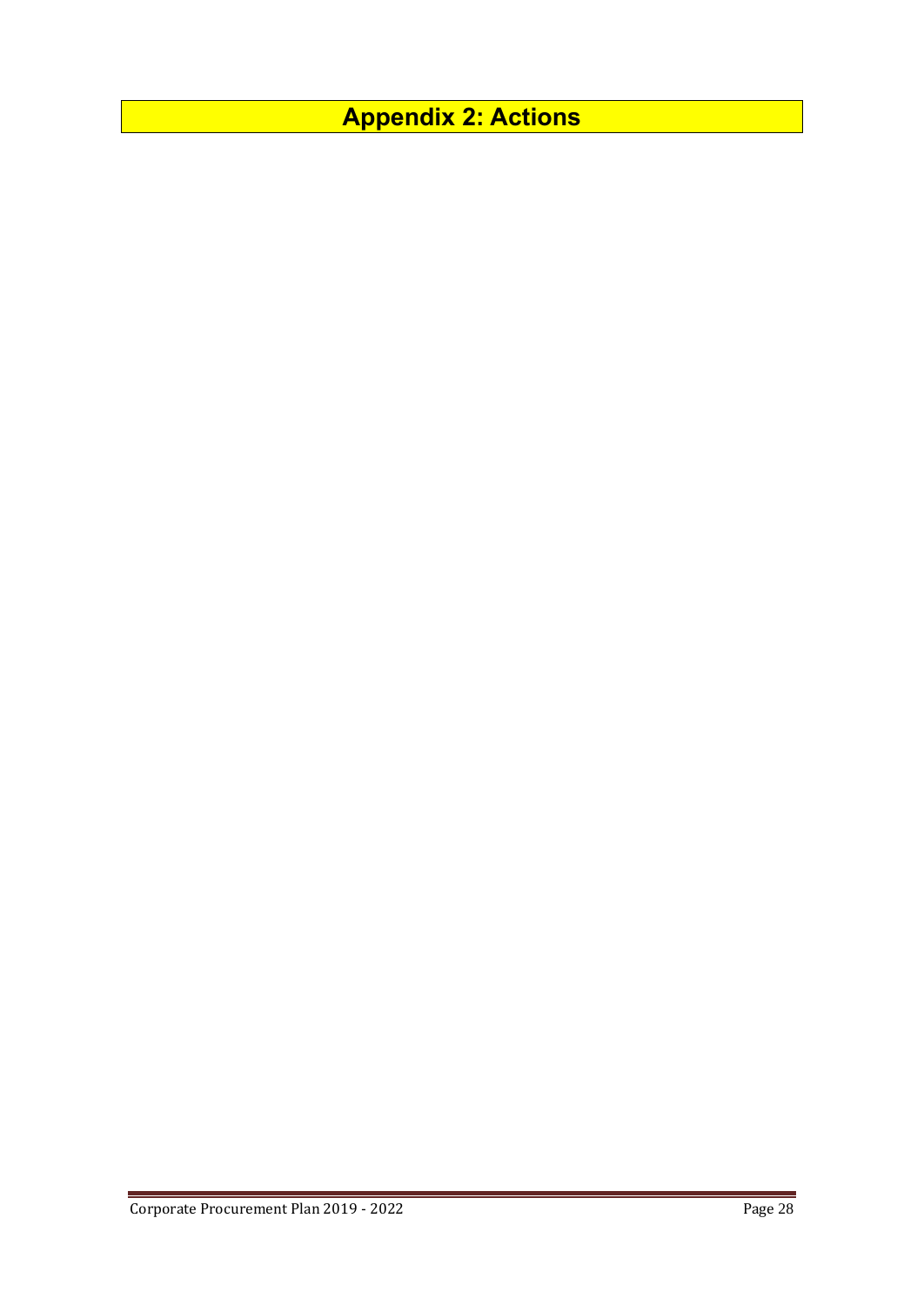# **Actions for Corporate Procurement Plan**

| <b>Goal Id</b> | <b>Goal/Target</b>                                  | <b>Actions to achieve goal/target</b>                                                                                                                               | <b>Target date</b>         | <b>Measure of delivery</b>                                                                                                          | <b>Owner</b>                                | <b>Status</b> |
|----------------|-----------------------------------------------------|---------------------------------------------------------------------------------------------------------------------------------------------------------------------|----------------------------|-------------------------------------------------------------------------------------------------------------------------------------|---------------------------------------------|---------------|
| 5.1.2          | To achieve the<br>Corporate                         | Revise and review the Procurement Procedure Manual<br>at least once a year                                                                                          | June/July                  | Contains all updated<br>Policies and<br>Procedures                                                                                  | Procurement<br>Officer                      |               |
|                | <b>Procurement Plan</b><br><b>Objectives</b>        | Maintain and Update the Procurement Web site on the<br>intranet and Public Web site (www.cavancoco.ie)                                                              | Ongoing                    | Contains all updated<br>Policies and<br>Procedures                                                                                  | Procurement<br>Officer / CTA<br>Unit        |               |
| 5.1.3          | To prioritise<br>procurement in the<br>organisation | New Council Corporate Plan (CCP) to include the<br>objectives from the Council's Corporate Procurement<br>Plan 2019 - 2022                                          | Ongoing                    | The Procurement<br>Objectives are included<br>in the CPP (at its next<br>review)                                                    | HR and SMT<br>and<br>Procurement<br>Officer |               |
|                |                                                     | No. of Procurement related Objectives in Section Team<br>Plans                                                                                                      | By the 31 Dec<br>each year | Min 1 per Section                                                                                                                   | Members of<br>the PSG                       |               |
| 5.1.4          | To deliver properly<br>procured Services            | No. of meetings with the Procurement Steering Group<br>(PSG) and summary of issues considered.                                                                      | By the 31 Dec<br>each year | Min 4 per year                                                                                                                      | Procurement<br>Officer / CTA<br>Unit        |               |
|                |                                                     | No. of Council sought Quotations valued over €10,000<br>ex vat that were advertised through the CTA Unit and<br>those that were advertised outside of the CTA Unit. | By the 31 Dec<br>each year | Unless otherwise agreed<br>- all quotation<br>competitions valued over<br>€10,000 ex vat must be<br>sought through the CTA<br>Unit. | Procurement<br>Officer / CTA<br>Unit        |               |
|                |                                                     | No. of Council Run Tenders sought outside of the CTA<br>Unit.                                                                                                       | By the 31 Dec<br>each year | Unless otherwise agreed<br>all council run tenders<br>to be sought through the<br>CTA Unit.                                         | Procurement<br>Officer / CTA<br>Unit        |               |
|                |                                                     | No. of Procurement References issued                                                                                                                                | By the 31 Dec<br>each year | Required for all<br>awarded Tender<br>Competitions                                                                                  | Procurement<br>Officer / CTA<br>Unit        |               |
|                |                                                     | No. of Supplygov mini competitions awarded. Were<br>Tenderers notified of the outcome in each case and<br>have these competitions been closed off correctly.        | By the 31 Dec<br>each year | All Tenders must<br>notified and all awarded<br>competitions must be<br>closed off correctly                                        | Procurement<br>Officer / CTA<br>Unit        |               |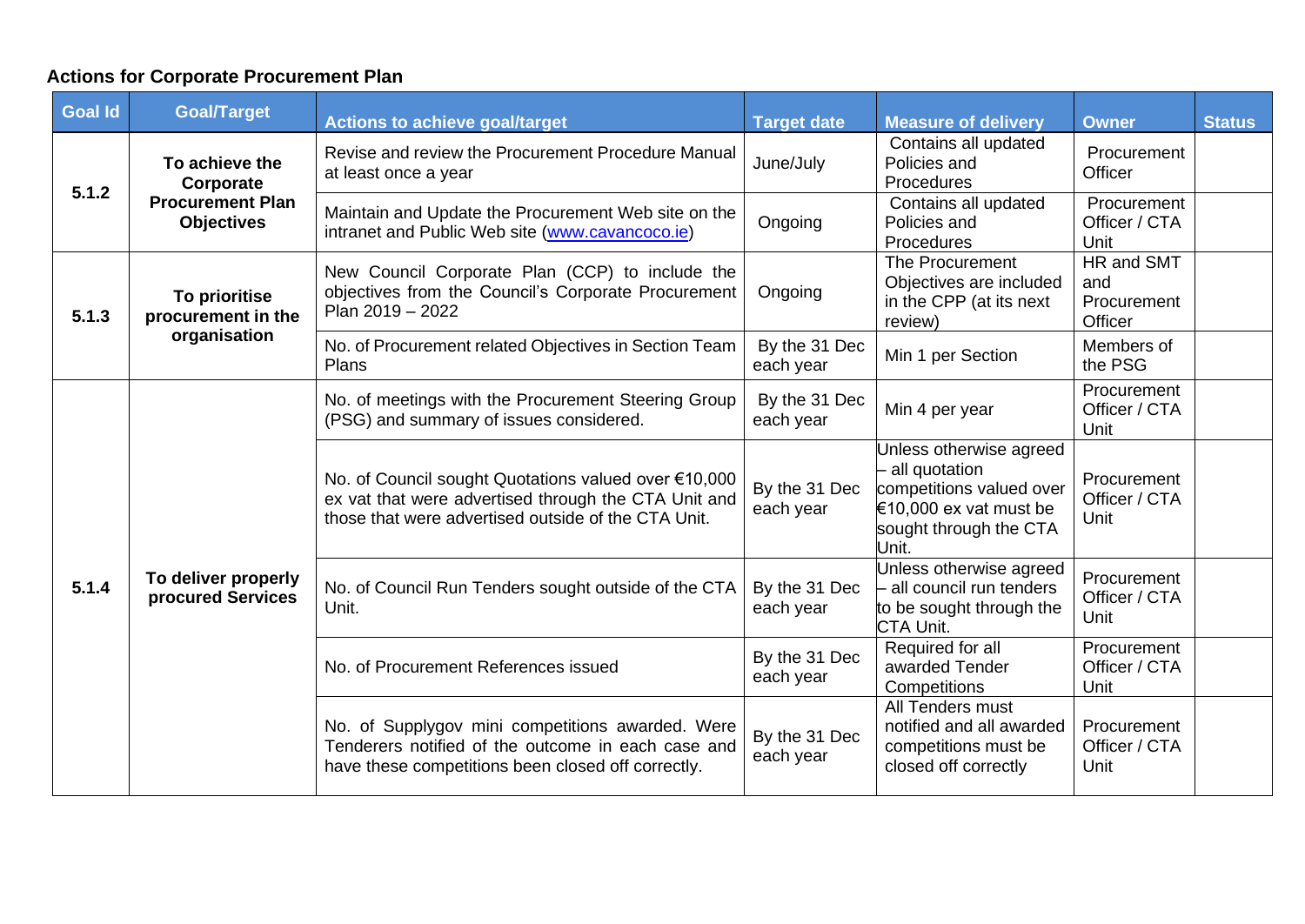| <b>Goal Id</b> | <b>Goal/Target</b>                                                                    | <b>Actions to achieve goal/target</b>                                                                                                                            | <b>Target date</b>         | <b>Measure of delivery</b>                                                                                                         | <b>Owner</b>                                           | <b>Status</b> |
|----------------|---------------------------------------------------------------------------------------|------------------------------------------------------------------------------------------------------------------------------------------------------------------|----------------------------|------------------------------------------------------------------------------------------------------------------------------------|--------------------------------------------------------|---------------|
| 5.1.7          | <b>To facilitate SMEs</b>                                                             | No. of Procurement information Seminars / Training<br>courses delivered through LEO for suppliers                                                                | By the 31 Dec<br>each year | LEO to provide a Min 1<br>event                                                                                                    | Procurement<br>Officer / CTA<br>Unit and LEO           |               |
| 5.2.1          | To strengthen the<br><b>Procurement</b><br><b>Function within the</b><br>Organisation | No. of annual assurance memos of compliance with the<br>Public Spending Code (PSC) completed.                                                                    | By the 31 May<br>each year | Signed and Completed<br>by all Section /<br>Department Heads                                                                       | Procurement<br>Officer / CTA<br><b>Unit and PSG</b>    |               |
|                | <b>To support National</b><br>and Regional<br><b>Procurement</b>                      | No. of national / sectoral / regional procurement<br>processes participated in.                                                                                  | By the 31 Dec<br>each year | All suitable<br>arrangements to be<br>used where suitable.                                                                         | Procurement<br>Officer / CTA<br>Unit and<br><b>PSG</b> |               |
| 5.2.3          |                                                                                       | No. of Procurement related meetings attended by<br>Procurement Officer incl National Procurement forum,<br>Regional meetings, LGOPC and / or OGP Meetings<br>etc | By the 31 Dec<br>each year | Min 4                                                                                                                              | Procurement<br>Officer                                 |               |
| 5.2.4          | To Improve<br>monitoring,<br>reporting and<br>governance<br>mechanisms                | No. of Chief Executive (CE) Orders raised by the CTA<br>Unit for contracts awarded following a tender or<br>relevant quotation process.                          | By the 31<br>Dec each year | A CE Order is required<br>for the acceptance and<br>award of all Tenders and<br>Quotations valued<br>€10,000 ex vat and<br>higher. | Procurement<br>Officer / CTA<br>Unit                   |               |
| 5.2.5          | To enhance the<br><b>Procurement</b><br><b>Relationship with</b><br>staff             | No. of Internal Procurement Related Training provided<br>to Staff and No. of relevant staff in attendance                                                        | By the 31 Dec<br>each year | Procurement Training -<br>min 1 Session per year                                                                                   | HR and<br>Procurement<br>Officer                       |               |
|                |                                                                                       | No. of the organisations central ordering / purchasing<br>arrangements being used (e.g Stationery, Cleaning<br>Products, Paper, PPE,)                            | By the 31<br>Dec each year | All to be used and if not<br>used why not                                                                                          | Procurement<br>Officer / CTA<br>Unit                   |               |
| 5.3.1          | <b>Strengthen systems</b>                                                             | No. of Council run Tender Competitions below EU<br>threshold that did not allow electronic submissions                                                           | By the 31 May<br>each year | Aim for Zero                                                                                                                       | Procurement<br>Officer / CTA<br>Unit                   |               |
|                | and processes                                                                         | No. of Council run Tender Competitions above EU<br>threshold that did not allow electronic submissions                                                           | By the 31 May<br>each year | Zero (unless exempt<br>under EU Directive)                                                                                         | Procurement<br>Officer / CTA<br>Unit                   |               |